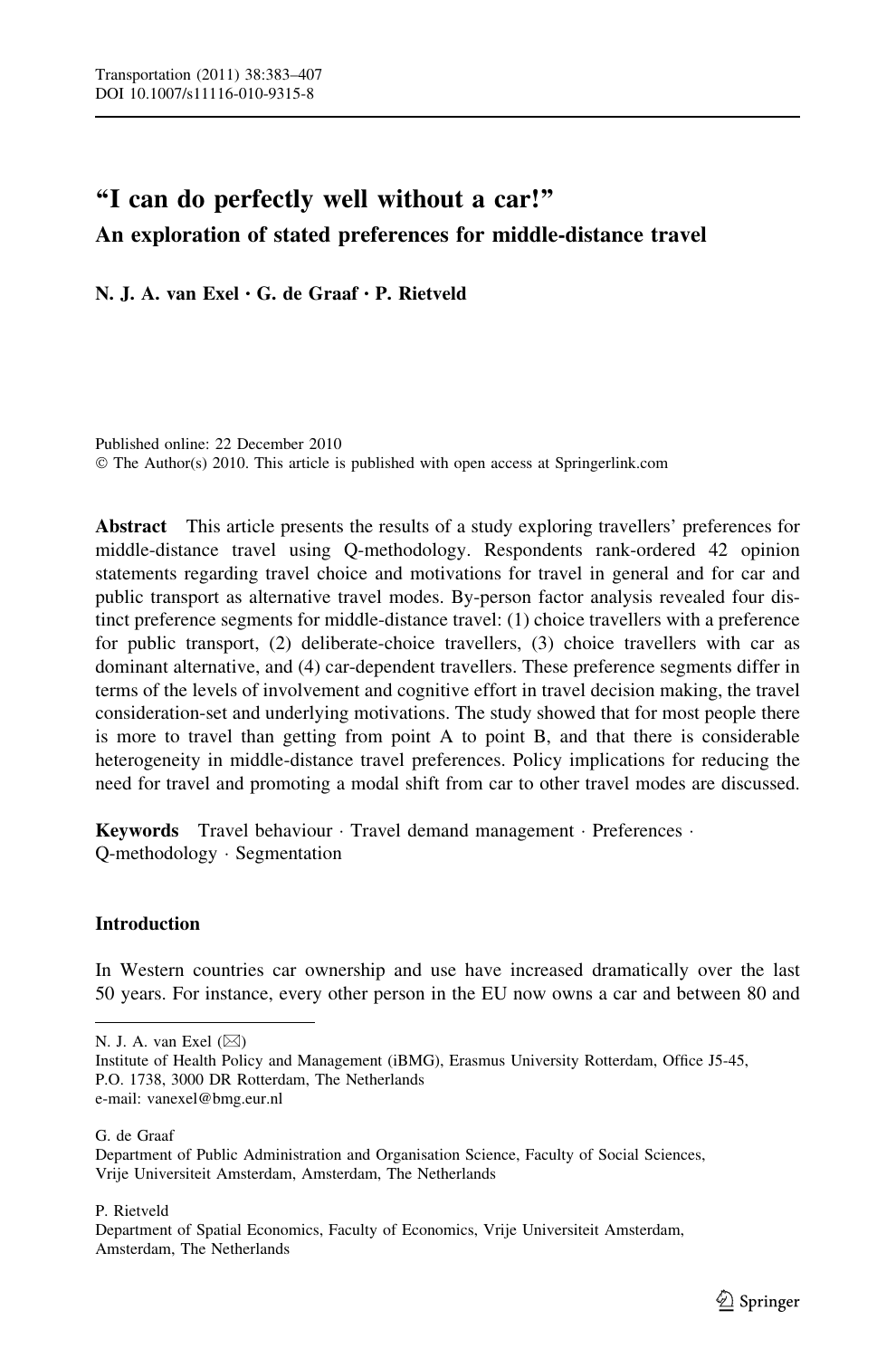90% of all land passenger kilometres are travelled by car. Extensive differences in car ownership and use among EU Member States and with the US indicate that these levels are not yet saturated and can be expected to increase. Current levels of car ownership and use, however, already cause considerable road congestion and have led to a substantial decline in the accessibility of certain vital economic areas (Eurostat [2009](#page-22-0); Banister [2002\)](#page-22-0).

One important reason for the automobile's increasing dominance in passenger transport is that (the recent past notwithstanding) the price of car travel relative to public transport has largely remained steady while the (system) quality of car travel has considerably increased relative to public transport. Other prominent reasons include increasing economic well-being, socio-cultural trends (more individualized and intensified lifestyles), and a history of 'predict and provide' policies chiefly concerned with compliance to the increased demand for road infrastructure (e.g. SCP [2003](#page-23-0), [1993](#page-23-0); MoT [1997;](#page-23-0) Banister [2002;](#page-22-0) Cameron et al. [2004](#page-22-0); Lyons et al. [2000\)](#page-23-0). Because these policies have not been very effective in accommodating the growing demand for car kilometres, the focus of transport policy in Western countries has recently shifted to travel demand management (TDM). The foremost aims of TDM policies are to reduce the need for travel and promote a modal shift from car to alternate modes of travel, such as public transport and cycling.

Developing policies that will effectively persuade people to modify their travel behaviour requires a solid understanding of individual travel behaviour. Twenty-five years ago Burnett and Hanson [\(1982](#page-22-0)) stated that to do so, it is important to distinguish sizeable subgroups that display a particular behavioural response to specific circumstances or changes therein. There is little point in developing policies aimed at 'the average car driver'; it is more relevant to recognise distributions of differences among individuals and to address significant subgroups in different ways. As Goodwin ([1995\)](#page-22-0) said, there is one simple but important proposition for travel behaviour policy and research that arises from past research: people differ. But there also are important communalities between people in how they behave. To be effective, policy interventions need to be responsive to the different motivations and constraints of such travel behaviour segments (Anable [2005\)](#page-22-0).

Several methods of segmenting travellers into fairly homogenous subgroups have been pursued over time. For instance, some have distinguished travellers according to similarity in tastes, preferences, choice-sets, and the nature and strength of travel habits (e.g. Anable [2005;](#page-22-0) Schlich [2003](#page-23-0); Bamberg and Schmidt [2001](#page-22-0); Wardman and Tyler [2000;](#page-24-0) Rooijers and Welles [1996;](#page-23-0) Pas and Huber [1992](#page-23-0); Hanson and Huff [1988;](#page-22-0) Huff and Hanson [1986](#page-22-0)). Others have argued that segmentation should be based on antecedents of behaviour such as attitudinal, motivational, and lifestyle dimensions (Anable  $2005$ ; Götz et al.  $2003$ ); imperative social roles (Orfeuil and Salomon [1993](#page-23-0)); and stages in the family lifecycle stage (Jones et al. [1983\)](#page-23-0). As an example, Anable [\(2005](#page-22-0)) identified six travel behaviour segments among car users varying in predisposition to use alternative transportation<sup>1</sup> and found that they were associated with more favourable attitudes to alternatives, less psychological attachment to cars, stronger moral norms, and greater perceived control. Anable ([2005](#page-22-0)) argued that segmentation according to predisposition toward alternative modes can contribute to our understanding of the modal choice process for reasons other than behaviour similarities. Is current travel behaviour, for example, the result of reasoned choice from a multimodal choice-set (and therefore susceptible to changing circumstances)? Or is it the result of deep-seated habitual behaviour (and consequently inert within changing circumstances)?

<sup>1</sup> The six behaviour segments are malcontent motorists, complacent car addicts, die-hard drivers, aspiring environmentalists, car-less crusaders, and reluctant riders (Anable [2005\)](#page-22-0).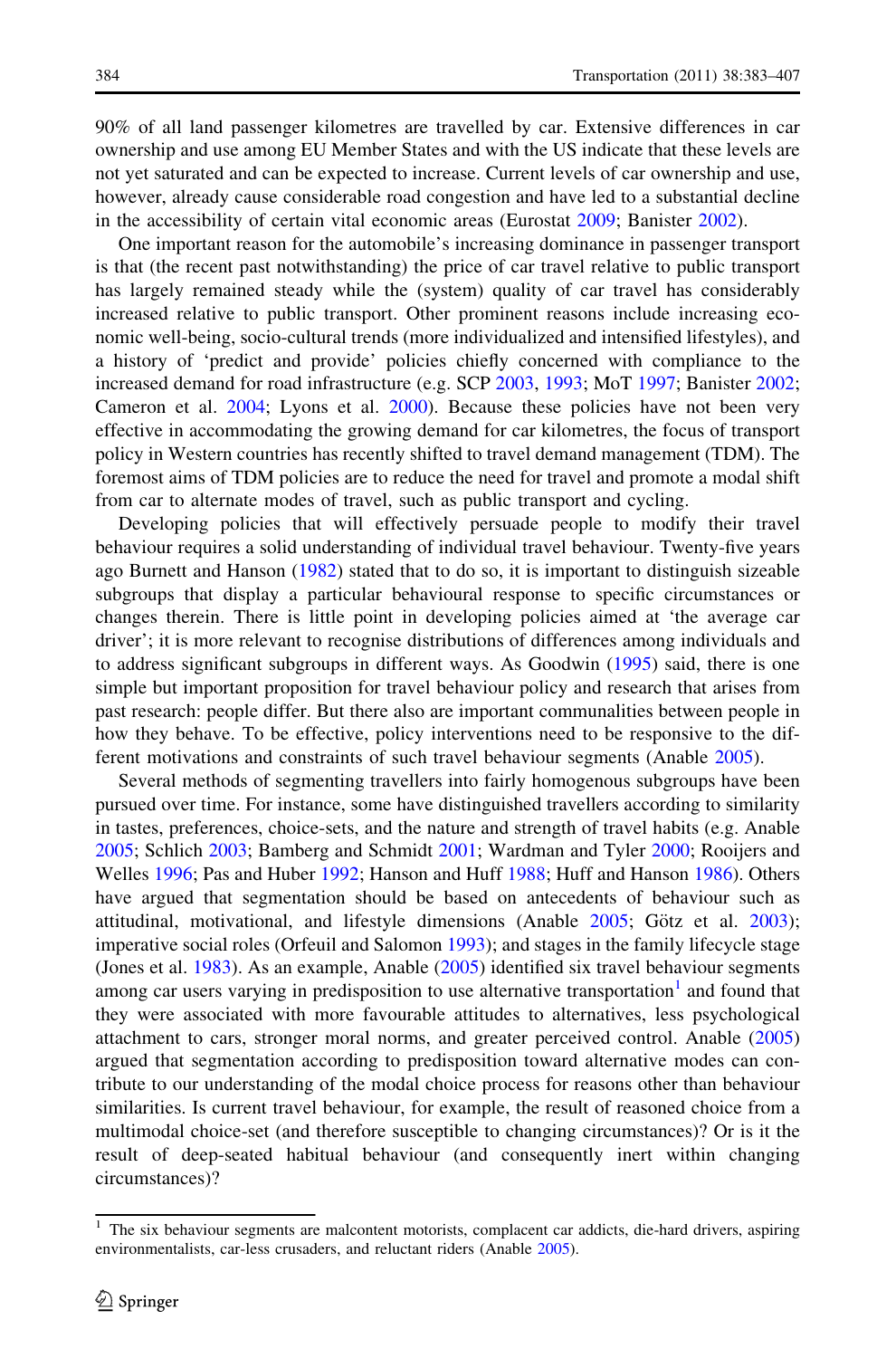This study segments travellers according to their preferences in terms of (i) whether they are 'choice travellers' and (ii) their attitude toward car and public transport as alternative travel modes. The objective of this exploratory study is thus similar to that of some of the abovementioned studies, but contributes to the accumulating literature on heterogeneity in travel by combining the aspects of choice and attitude in a single study. It also adds to the literature by applying a research method that is fairly novel to transportation research: Q-methodology. This method was chosen because it allows to explore the communalities and differences between travellers' preferences in depth, by combining the richness of qualitative studies and the rigour of quantitative methods. This combination may strengthen our knowledge by validating current evidence from largely separate methods of research, but, on the other hand, may also contribute new perspectives.

For focus and clarity the study was limited to middle-distance travel (30–100 km or 20–60 miles) because they represent common trips and rule out private travel alternatives such as walking, cycling, roller skating. It was also limited to non-captive travellers, that is, people possessing a driver's license,<sup>2</sup> because travel choice was part of the study objective.

#### **Methods**

#### What is Q-methodology?

Q-methodology is a mixed qualitative-quantitative small-sample method that provides a scientific foundation for the systematic study of human subjectivity, such as opinions, attitudes, preferences, and so on (Brown [1980,](#page-22-0) [1993](#page-22-0); Cross [2005;](#page-22-0) Smith [2001](#page-23-0); Van Exel and De Graaf [2005](#page-23-0); Watts and Stenner [2005](#page-24-0)). Q-methodology is perhaps fairly novel in transportation research, but it has been around for about 75 years (Stephenson [1935\)](#page-23-0) and is well-established in the political and social sciences (De Graaf [2005](#page-22-0); [2001](#page-22-0); De Graaf and van Exel [2009;](#page-22-0) Durning [1999](#page-22-0); Ellis et al. [2007;](#page-22-0) Niemeyer et al. [2005](#page-23-0); Steelman and Maguire [1999;](#page-23-0) Van Eeten [2000\)](#page-23-0) and health services research (Baker [2006](#page-22-0); Boot et al. [2009;](#page-22-0) Bryant et al. [2006](#page-22-0); Cramm et al. [2009;](#page-22-0) Jedeloo et al. [2010](#page-22-0); Kreuger et al. [2008;](#page-23-0) Risdon et al. [2003;](#page-23-0) Stenner et al. [2000;](#page-23-0) Tielen et al. [2008;](#page-23-0) Van Exel et al. [2006](#page-24-0), [2007](#page-24-0)). The number of published Q-studies in transportation research is limited. Rajé [\(2007](#page-23-0)) used Q-methodology to explore people's perceptions of transport's role in their lives. Steg et al. ([2001\)](#page-23-0) investigated the relative importance of different motives for car use. Van Eeten ([2000\)](#page-23-0) explored public views on the expansion of Amsterdam Schiphol Airport.

The aim of a Q-methodological study is to reveal a topic's existing principal views. Typically, respondents are presented with a sample of statements about the topic (the Q-set). Respondents (the P-set) are asked to rank-order the statements from their individual points of view. By sorting the statements people give subjective meaning to the Q-set and so reveal their subjective viewpoint (Smith [2001](#page-23-0)). The individual rankings (the Q-sorts) are then correlated to reveal similarities in viewpoint. Stephenson presented Q-methodology as an inversion of conventional factor analysis, in the sense that Q correlates persons instead of tests (i.e., by-person factor analysis). If each individual had his own specific likes and dislikes, their Q-sorts would not correlate. If, however, significant clusters of correlations

<sup>&</sup>lt;sup>2</sup> That is, non-captive in objective terms because everyone potentially can avail of car and public transport. Whether both modes in the objective choice-set (or opportunity-set) are also part of a person's subjective choice-set (or consideration-set) is the subject of study.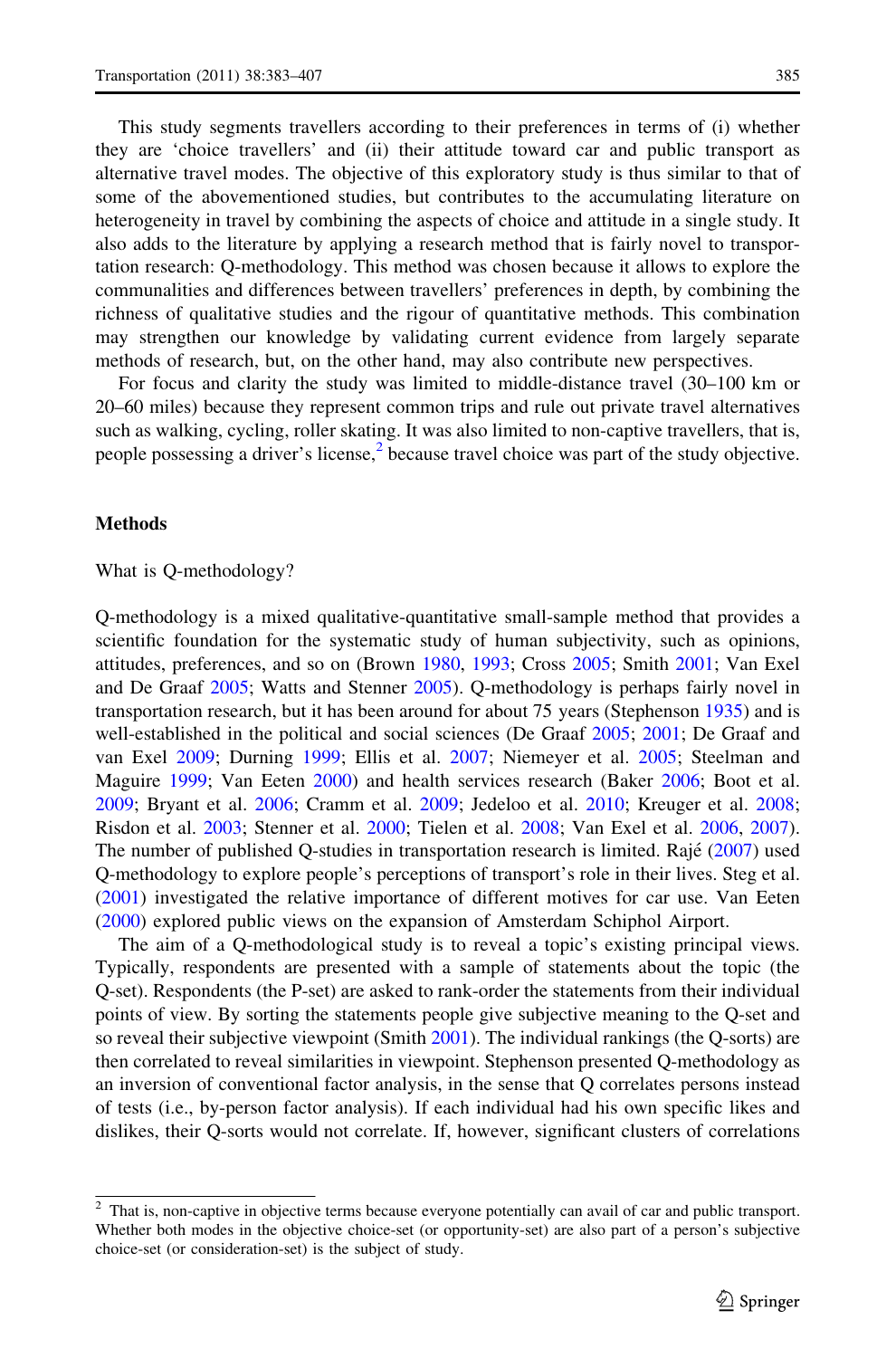exist, they can be factorised and described as common viewpoints, and individuals can be mapped to a particular factor.

Q-methodology can thus be used to reveal and describe populations of viewpoints rather than populations of people, as in conventional factor analysis. For the purpose of a Q-methodological study, a small sample of purposively selected respondents is sufficient (Smith [2001](#page-23-0)). The study thus does not reveal information about the distribution of the revealed viewpoints and the people that adhere to them (Brown [1980;](#page-22-0) Risdon et al. [2003](#page-23-0)).

# The present study in four steps $3$

First, the Q-sample was developed. This was the actual research instrument and is the basis of any Q-methodological study. Opinion statements were collected regarding (i) travel choice (reasoned, inert, and anything in between) and (ii) motivations for travel in general and for car and public transport as alternative modes. Statements were extracted from newspapers, periodicals, advertisements from public transport companies, a survey by the Dutch public transport travellers association (ROVER [2001\)](#page-23-0), popular literature (Van Kleef [1997\)](#page-24-0), scientific literature (Rooijers. [1992](#page-23-0); Desmet et al. [2000;](#page-22-0) Steg et al. [2001;](#page-23-0) Hiscock et al. [2002;](#page-22-0) Petit [2002](#page-23-0); Hagman [2003;](#page-22-0) Staal [2003](#page-23-0); Wall [2006](#page-24-0)), and two of our previous studies. In the first study—a conjoint analysis of commuting behaviour—we asked respondents to elaborate on their responses during a follow-up interview (Van Exel and Rietveld [2004\)](#page-24-0). In the second study—a participant observational study on subjective reliability comprising 338 trips by public transport—we collected other travellers' and public transport employees' personal observations and statements (Van Exel [2003](#page-24-0)).

The raw material was edited and then categorized. Composite statements were split so that each addressed a single issue; similar statements were grouped and taken together. All statements were assigned to one of two categories: choice or motivation. The four state-ments in the choice category were selected to represent reasoned choice (Table [3](#page-16-0), statement 25), inertia (16, 37), and the subjective choice-set (33). The 38 statements in the motivation category were sub-divided into four sub-categories arising from our literature review: (1) instrumental-reasoned motives,  $4^{4}$  (2) symbolic-affective motives,  $5^{5}$  (3) personal and subjective norms, and (4) need/desire for control. Finally, within each (sub)category we made a broadly representative selection leading to a final set of 42 statements for Q-sorting. Each statement was randomly assigned a number and printed on a card. (See Appendix Table [4](#page-19-0) for a full overview.)

The purposive sample was then constructed. The underlying idea of a purposive sample is to approach respondents on the basis of characteristics that *ex-ante* are expected to be associated with certain views on the study subject. Because choice and attitude may be related to the accessibility of travel modes, a two-dimensional structure for the P-set was

<sup>&</sup>lt;sup>3</sup> The results of a preliminary analysis were presented at the Conference of the International Society for the Scientific Study of Subjectivity (ISSSS), Canton (Ohio), 2003. The conference paper was published in the ISSSS journal (Van Exel et al. [2005\)](#page-24-0).

<sup>4</sup> Instrumental-reasoned motives play an important role in cognitive-reasoned models that assume travel behaviour is the result of a trade-off between the costs and benefits of travel alternatives. Central motives relate to individual preferences and attitudes, for instance, travel time, reliability, safety, and comfort (Steg et al. [2001\)](#page-23-0).

<sup>5</sup> Symbolic-affective motives stem from psychological analyses of travel behaviour and include, among other things, status, self-expression, self-esteem, and control (Steg et al. [2001\)](#page-23-0). Wall ([2006\)](#page-24-0) studied car drivers' motivations for reducing or maintaining their car use for commuting and found a total of 67 psychological and contextual factors influencing travel mode choice.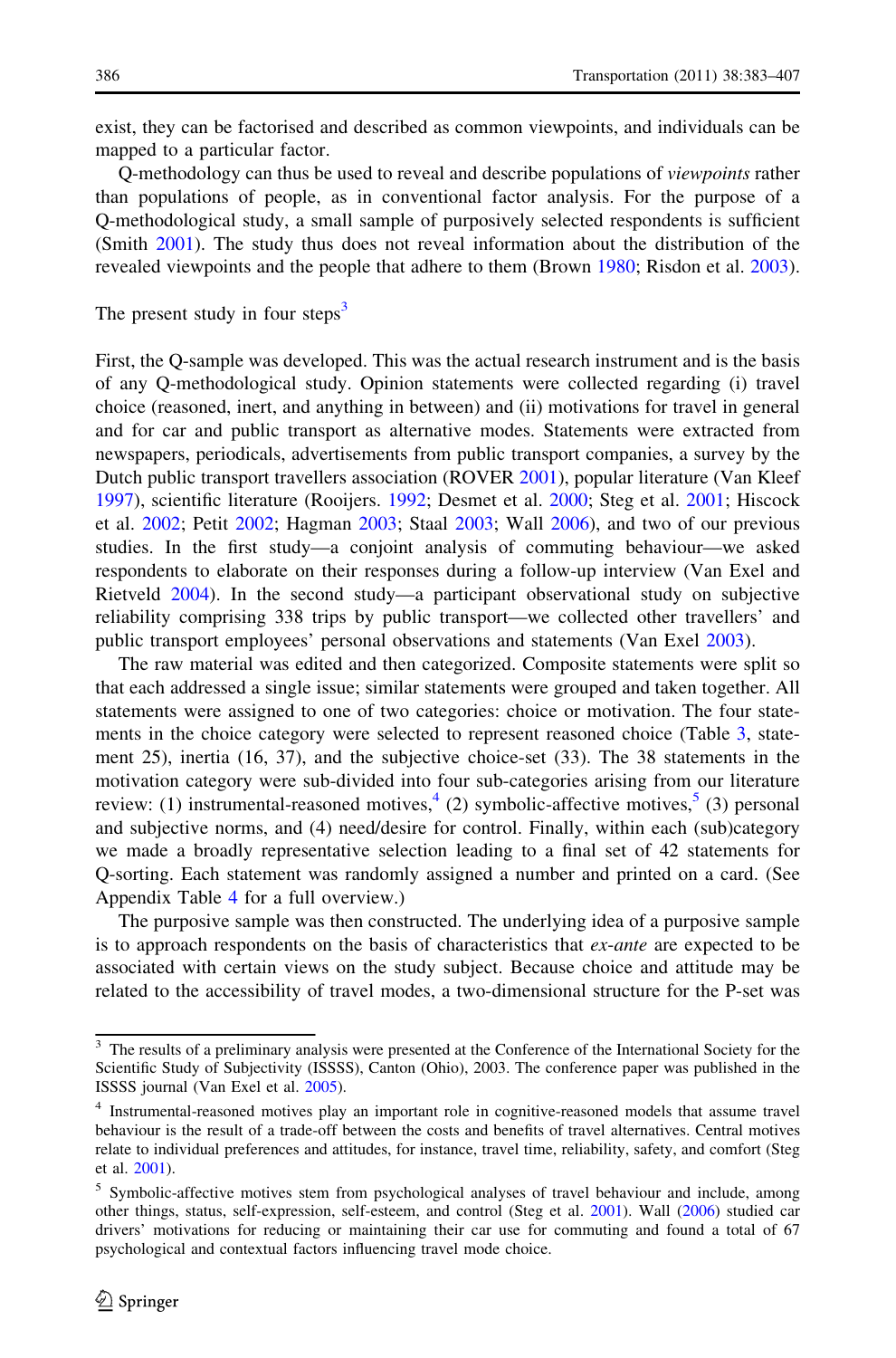constructed based on car ownership (no car; private car, or leased/company car) and living in a city with an intercity rail station (yes; no). Car ownership was expected to be an important determinant of travel behaviour as proxy for access, commitment, and habituation to a car. In addition, we distinguished between people with a private car and a leased or company car because the latter group generally drives better cars at negligible marginal costs, which may affect their travel decision making and view of public transport as an alternative mode of transport. Furthermore, living in a city with an intercity rail station was selected as proxy for availability of a (more) competitive public transport alternative for long distance trips. Travel time by intercity rail relative to car is often acceptable for trips whose origins and destinations are close to rail stations. Easy access to an intercity rail furthermore limits transfers, which are associated with waiting and travel time uncertainty. In addition, people of different age, gender, and level of education were approached, but not systematically across cells of the  $3 \times 2$  P-set matrix; the aim was to recruit at least five respondents in each of the cells of this matrix. A first wave of respondents was recruited within the authors' circles of family, friends and colleagues based on their reputation of being car- or public transport-minded and their level of involvement with spatial and environmental aspects of travel. Subsequent respondents were recruited through snowballing: the first wave of respondents was asked to suggest one or two people with a different view from theirs on the subject, who were next approached to participate in the study.

Third, the Q-sorts were administered. Potential respondents were approached by telephone or email to ascertain willingness to participate, possession of a driver's license, car ownership, and place of residence. Those who met the selection criteria and agreed to participate were sent the Q-survey by mail to their home address with a request to return it in within ten days. The written instructions directed participants to read through the statements carefully and begin with a rough sorting of the statements into three buckets: statements with which they generally agreed, those with which they generally disagreed, and those about which they were neutral, doubtful, or undecided. After recording the number of statements in each pile, they were instructed to read through the ''agree'' statements again, select the two statements they agreed with most, and place them in the rightmost boxes of the score sheet (Fig. [1](#page-13-0)). They were then asked to read through the remaining statements in the ''agree'' bucket, select the three they now agreed with most, and place them in the designated boxes. This procedure was continued until all ''agree'' statements had been ranked. The same procedure was followed for the cards in the ''disagree'' bucket, beginning with the leftmost boxes. Next, respondents read again the statements from the ''neutral'' bucket and placed them in the remaining open spots in the middle of the score sheet, according to their opinion about them. Finally, participants were asked to explain why they were most emphatic about the four outermost statements; for each of these four statements individually, respondents explained in writing why they agreed/disagreed most with it. After finishing the Q-sort, respondents completed a short questionnaire on individual characteristics, their travel choice-set and the biggest (dis)advantage of car and public transport.

Fourth and last, the individual Q-sorts were subject to by-person factor analysis using PQMethod 2.11<sup>6</sup> (extraction method: centroid; rotation method: varimax). The purpose of this analysis is to identify groups of respondents who rank-ordered the 37 opinion statements in a similar way, under the assumption that this indicates similarity in preference for

 $6$  Dedicated software and a manual can be downloaded from http://www.lrz.de/ $\sim$ [schmolck/qmethod/](http://www.lrz.de/~schmolck/qmethod/).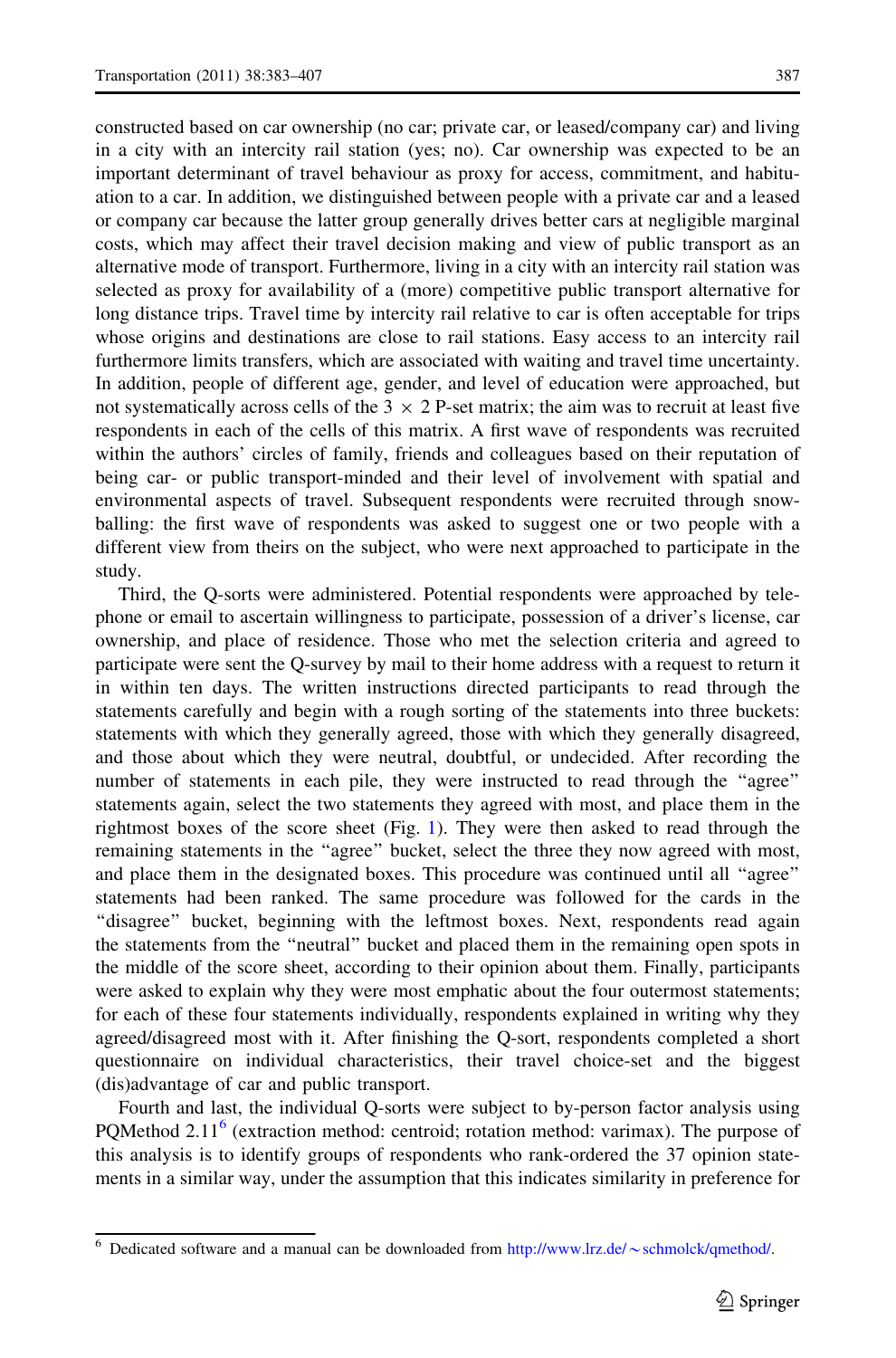middle-distance travel. First, the correlation matrix of all O-sorts is computed.<sup>7</sup> Next, within this matrix, groups of respondents are identified with mutually high correlation coefficients. Finally, for each identified group, a composite rank-ordering of the statements is computed, which is called a factor, based on the ranking of the statements by the individual respondents defining that factor $<sup>8</sup>$  and their correlation coefficient with the factor</sup> (see Table [2](#page-15-0)) as weight. This idealized Q-sort of a factor (see Table [3;](#page-16-0) Appendix Table [5](#page-21-0)) represents the way in which a person loading 100% on that factor would have ranked the 37 statements.

Each factor was then interpreted and described using the statistical results, with a focus on the characterizing and distinguishing statements, and the explanations of the respondents defining the factor. A statement is considered to be *characterizing* if it has a score of  $-4$ ,  $-3$ ,  $+3$  or  $+4$  in the idealized Q-sort of the factor (see Table [3;](#page-16-0) in other words, if it is positioned in the outer two columns of the idealized Q-sort (see Appendix Table [5](#page-21-0) as an example)). A statement is *distinguishing* if its score in the idealized Q-sort of the factor is statistically significantly different from its score in all other factors. The explanations of the respondents defining a factor were used to confirm and clarify the interpretation of the statistical results. Some explanations are cited in the results section, to illustrate and support the description of that particular viewpoint.

# Results

A total of 39 people participated in the study: 9 without a car, 18 with a private car, and 12 with a leased/company car; 23 respondents lived in a city with an intercity rail station, 16 did not. As was our aim, 5 or more participants were recruited in each cell of the P-set matrix. The overall balance in the Q-sample was good: the mean number of statements pre-sorted under generally agree, neutral/undecided, and generally disagree was 15, 9, and 18, respectively.

The 39 Q-sorts were factor analyzed. Consecutive one- to seven-factor extractions showed that the data supported a maximum factor structure of five factors. Table [1](#page-7-0) shows the correlations between factors from consecutive factor structures, with a high correlation indicating high similarity in content between factors. The factor diagram (Fig. [2\)](#page-14-0), which presents a selection of the data in Table [1,](#page-7-0) shows that the data contains two fairly stable components. The consecutive correlations between factors 2/1 and 3/1, 3/1 and 4/1 and so on until 7/1 (left side of Fig. [2](#page-14-0)) were all very high and was .96 between 2/1 and 7/1 (see Table [1](#page-7-0)); indicating practically identical content between these factors, across factor structures. The second stable component is shown at the right side of Fig. [2,](#page-14-0) with a correlation coefficient between the factors 2/2 and 7/6 of .84 (see Table [1](#page-7-0)). The factor diagram also clearly shows that, from the fifth extraction on, five factors remained practically identical (with correlation coefficients between .96 and 1.00) and no significant additional components emerged. Considering the two stable components discussed before and high correlations between two other groups of factors (i.e. 3/2–4/2–5/2 and 4/3–5/3),

<sup>&</sup>lt;sup>7</sup> Given we have 39 respondents, this is a 39  $\times$  39 table (not presented here).

<sup>8</sup> A respondent defines (or loads on) a factor if: (i) the respondent correlates statistically significantly with that factor; the loading of a respondent on a factor should exceed the multiplier for the statistical significance level  $(p = 0.05)$  divided by the square root of the number of statements, in this case:  $1.96/\sqrt{42} = 0.30$ . (ii) the factor explains more than half of the common variance; that is, the square of the loading on that factor should exceed the sum of the squares of the factor loadings on the remaining factors.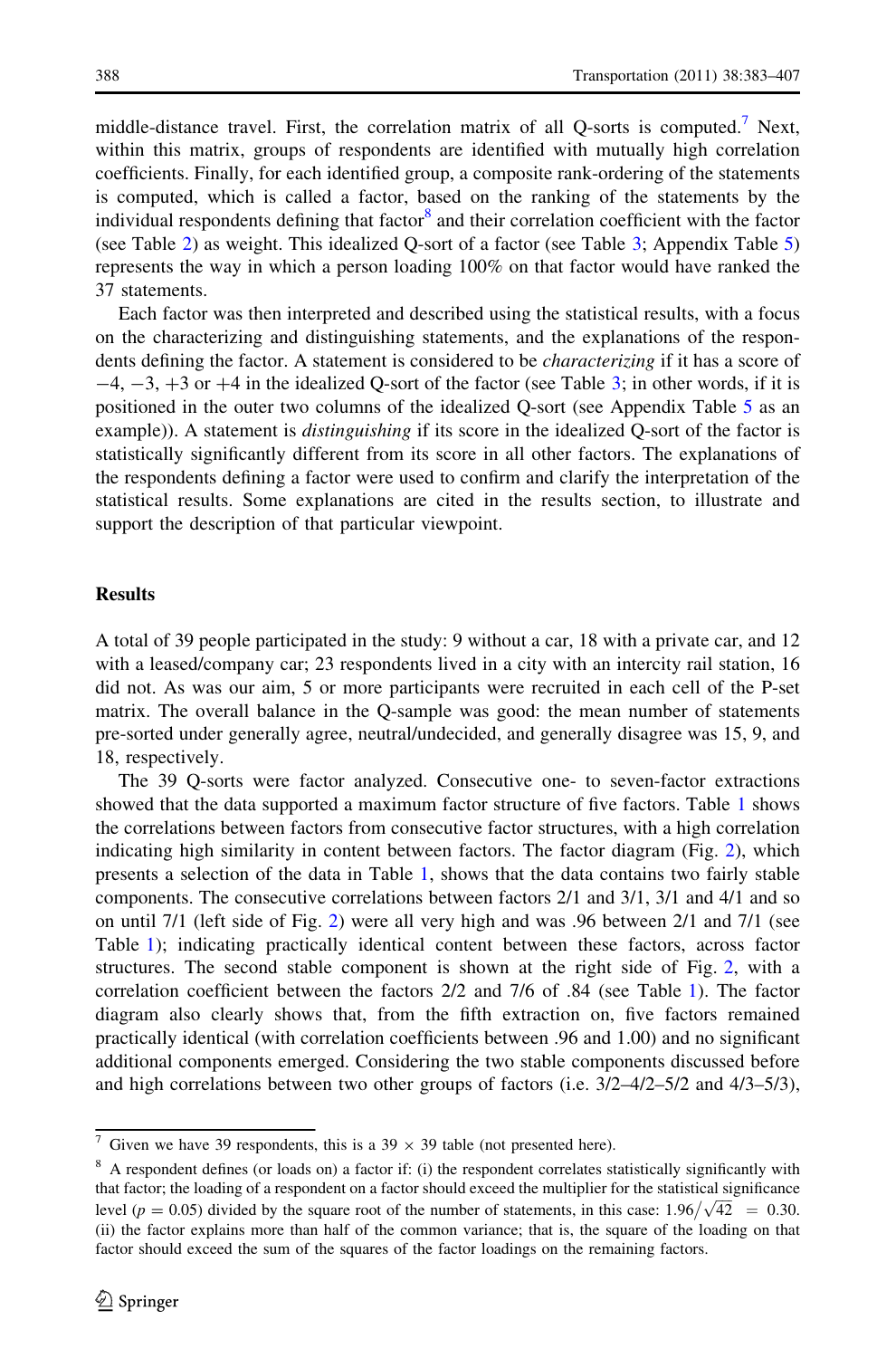the statistics indicated that the selection of the most interesting factor structure for the data was contingent on the added value of the accounts represented by factors 3/2, 4/3 and 5/4, consecutively. Next, based on close inspection of the content of all factors in the three-, four- and five-factor structures, the four-factor solution was selected.<sup>9</sup> Table [2](#page-15-0) presents the factor loadings: 30 Q-sorts loaded on a single factor and 8 were confounded. Factors one, two, three, and four were defined by 8, 6, 4, and 12 variables, respectively. The four factors individually explained between 8 and 20% of the variance in Q-sorts, and collectively 57%. Table [3](#page-16-0) presents the idealized Q-sorts of the four factors.

#### Factor 1

Travellers in this preference segment expressed a general preference for public transport. Most emphasized the possibility of accomplishing something during the trip (Table [3](#page-16-0), statement 42): —For me the possibility to spend my travel time on something useful is an important reason to prefer travelling by public transport. —I often have a lot of reading to do. And I can catch up with some sleep as well. —It is relaxing. A cup of coffee, do some *reading, rest a bit.* Public transport apparently has for them a process utility<sup>10</sup> over the outcome utility of reaching their destination  $(31, 32)$ : —*The train usually is more prac*tical, more enjoyable, and more relaxing than the car. Perhaps that is why they, of all the travellers, are least concerned with door-to-door travel time (40). In addition, they refer strongly to environmental aspects of public transport, both in normative (28) and affective (4, 5) terms: —The environment is a great concern in our small and densely populated country. Everyone should think about this and use public transport more often. —Public transport contributes to a better society: less pollution, higher safety, less stress. —Environmental aspects are an important motivation for me to choose travelling by public transport.

These travellers regard the car as an alternative (33), but least of all see the car as a necessity for their personal travel  $(1, 22, 30, 36)$ : --*Public transport and bicycle are fine* alternatives. —If you want you can get almost everywhere by public transport; you are only a bit less independent. My social life is not worse without a car. —Generally I do not need a car. On the occasions I do need one, there is always someone that can help me out. Moreover, they do not seem to particularly like the car as a travel mode  $(7, 11, 29)$ :  $-It's$ brainwashing to think you could not do without a car. —The car is not superior. It's a fallacy that you would have more privacy and less delay with your car. —A car is just an object I don't attach much value to, definitely not a status symbol. —The car as such is irrelevant to me, only the functional aspects count. It definitely is not more than a mode of transport (23, 35): —For me, identity is purely associated with immaterial things.

Although these travellers do not exclude the car as an alternative (33), the preference for public transport and dislike of the car appear to result in a fairly stable travel behaviour pattern (16, 25, 37). As a consequence, they are very familiar with the public transport system  $(8, 14)$ :  $-I$  use public transport almost daily and can find my way very well.

This preference segment for middle-distance travel was labelled 'choice travellers with a preference for public transport'. As an example, the idealized Q-sort of factor 1 is included in Appendix Table [5](#page-21-0).

The limited added value of factor 5/4 is also evident from its substantial correlation with factors 4/3 and 4/4.

<sup>&</sup>lt;sup>10</sup> Brouwer et al. [2005;](#page-22-0) (or: procedural utility; Frey and Stutze [2005\)](#page-22-0).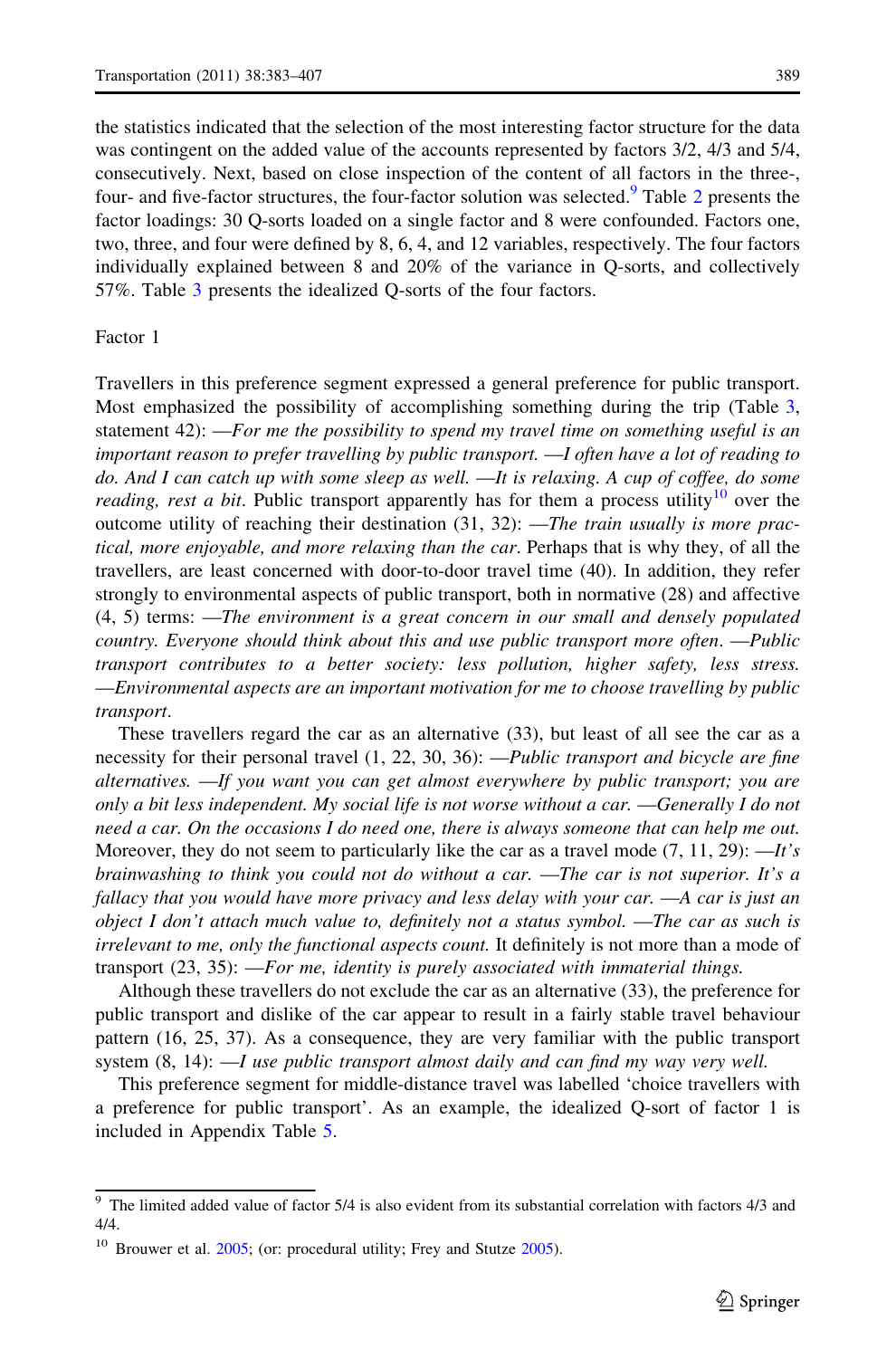<span id="page-7-0"></span>

|                        |                 |                 | Table 1 Correlations between consecutive factor solutions |                                |                                                        |                                                                                                           |                                                                        |                                                  |                                                                                                                        |               |                                                                                                          |                                                                                                                                      |                                                                                                                                  |                                                                                                                                                        |                                                                                                                                                                                                                                                                                                                                                                                                                                                     |
|------------------------|-----------------|-----------------|-----------------------------------------------------------|--------------------------------|--------------------------------------------------------|-----------------------------------------------------------------------------------------------------------|------------------------------------------------------------------------|--------------------------------------------------|------------------------------------------------------------------------------------------------------------------------|---------------|----------------------------------------------------------------------------------------------------------|--------------------------------------------------------------------------------------------------------------------------------------|----------------------------------------------------------------------------------------------------------------------------------|--------------------------------------------------------------------------------------------------------------------------------------------------------|-----------------------------------------------------------------------------------------------------------------------------------------------------------------------------------------------------------------------------------------------------------------------------------------------------------------------------------------------------------------------------------------------------------------------------------------------------|
| Factor                 | $\overline{11}$ | $\overline{21}$ | 2/2                                                       | $\overline{3}/1$               | 3/2                                                    | 3/3                                                                                                       | $\vec{r}$                                                              | 4/2                                              | 4/3                                                                                                                    | $\frac{4}{4}$ | 5/1                                                                                                      | 5/2                                                                                                                                  | 5/3                                                                                                                              | 5/4                                                                                                                                                    | 5/5                                                                                                                                                                                                                                                                                                                                                                                                                                                 |
| $\Xi$                  |                 | $0.65*$         | $0.35^{\dagger}$                                          |                                |                                                        |                                                                                                           |                                                                        |                                                  |                                                                                                                        |               |                                                                                                          | $0.71*$                                                                                                                              | 0.26                                                                                                                             |                                                                                                                                                        | 0.24                                                                                                                                                                                                                                                                                                                                                                                                                                                |
| $\overline{21}$        |                 |                 | $-0.48*$                                                  | $0.61*$<br>$0.97*$<br>$-0.49*$ |                                                        |                                                                                                           |                                                                        |                                                  |                                                                                                                        |               |                                                                                                          |                                                                                                                                      |                                                                                                                                  |                                                                                                                                                        | $-0.46*$                                                                                                                                                                                                                                                                                                                                                                                                                                            |
| 2/2                    |                 |                 |                                                           |                                | $\begin{array}{c} 0.52* \\ 0.53* \\ -0.06 \end{array}$ | $\begin{array}{r} 0.28 \\ -0.53^* \\ \mathbf{0.98^*} \\ -0.50^* \\ \mathbf{-0.50^*} \\ -0.23 \end{array}$ | $0.58$ *<br>$0.95$ *<br>$-0.51$ *<br>$0.94$ *<br>$0.45$ *<br>$-0.53$ * |                                                  |                                                                                                                        |               |                                                                                                          |                                                                                                                                      |                                                                                                                                  |                                                                                                                                                        |                                                                                                                                                                                                                                                                                                                                                                                                                                                     |
| $\overline{31}$        |                 |                 |                                                           |                                |                                                        |                                                                                                           |                                                                        |                                                  |                                                                                                                        |               |                                                                                                          |                                                                                                                                      |                                                                                                                                  |                                                                                                                                                        |                                                                                                                                                                                                                                                                                                                                                                                                                                                     |
|                        |                 |                 |                                                           |                                |                                                        |                                                                                                           |                                                                        |                                                  |                                                                                                                        |               |                                                                                                          |                                                                                                                                      |                                                                                                                                  |                                                                                                                                                        |                                                                                                                                                                                                                                                                                                                                                                                                                                                     |
|                        |                 |                 |                                                           |                                |                                                        |                                                                                                           |                                                                        | 0.69*<br>0.55*<br>0.12<br>0.40*<br><b>0.3</b> 3* | $\begin{array}{c} 0.38^{\dagger}\\ 0.17\\ 0.23\\ 0.35^{\dagger}\\ 0.49^{\ast}\\ 0.34\\ 0.05\\ 0.05\\ 0.05 \end{array}$ |               |                                                                                                          |                                                                                                                                      |                                                                                                                                  |                                                                                                                                                        |                                                                                                                                                                                                                                                                                                                                                                                                                                                     |
|                        |                 |                 |                                                           |                                |                                                        |                                                                                                           |                                                                        |                                                  |                                                                                                                        |               |                                                                                                          |                                                                                                                                      |                                                                                                                                  |                                                                                                                                                        |                                                                                                                                                                                                                                                                                                                                                                                                                                                     |
|                        |                 |                 |                                                           |                                |                                                        |                                                                                                           |                                                                        |                                                  |                                                                                                                        |               | $0.57$<br>$0.96$<br>$-0.53$<br>$-0.53$<br>$-0.53$<br>$-0.53$<br>$-0.59$<br>$-0.59$<br>$-0.59$<br>$-0.59$ | $\begin{array}{cccc}\n0.58^*\\ 0.12\\ 0.46^*\\ 0.670^*\\ 0.000\\ 0.000\\ 0.96^*\\ 0.12\\ 0.00\\ 0.019\\ 0.38^*\\ 0.38^* \end{array}$ | $-10.03$<br>$-10.03$<br>$-10.05$<br>$-10.05$<br>$-10.05$<br>$-10.05$<br>$-10.05$<br>$-10.05$<br>$-10.05$<br>$-10.05$<br>$-10.05$ | $-0.20$<br>$-0.61*$<br>$-0.75*$<br>$-0.75*$<br>$-0.35*$<br>$-0.35*$<br>$-0.50*$<br>$-0.50*$<br>$-0.50*$<br>$-0.50*$<br>$-0.50*$<br>$-0.50*$<br>$-0.13$ | $\overset{*}{\bullet}$ $\overset{*}{\bullet}$ $\overset{*}{\bullet}$ $\overset{*}{\bullet}$ $\overset{*}{\bullet}$ $\overset{*}{\bullet}$ $\overset{*}{\bullet}$ $\overset{*}{\bullet}$ $\overset{*}{\bullet}$ $\overset{*}{\bullet}$ $\overset{*}{\bullet}$ $\overset{*}{\bullet}$ $\overset{*}{\bullet}$ $\overset{*}{\bullet}$ $\overset{*}{\bullet}$ $\overset{*}{\bullet}$ $\overset{*}{\bullet}$ $\overset{*}{\bullet}$ $\overset{*}{\bullet$ |
|                        |                 |                 |                                                           |                                |                                                        |                                                                                                           |                                                                        |                                                  |                                                                                                                        |               |                                                                                                          |                                                                                                                                      |                                                                                                                                  |                                                                                                                                                        |                                                                                                                                                                                                                                                                                                                                                                                                                                                     |
|                        |                 |                 |                                                           |                                |                                                        |                                                                                                           |                                                                        |                                                  |                                                                                                                        |               | $-0.66*$                                                                                                 |                                                                                                                                      |                                                                                                                                  |                                                                                                                                                        |                                                                                                                                                                                                                                                                                                                                                                                                                                                     |
|                        |                 |                 |                                                           |                                |                                                        |                                                                                                           |                                                                        |                                                  |                                                                                                                        |               |                                                                                                          |                                                                                                                                      |                                                                                                                                  |                                                                                                                                                        |                                                                                                                                                                                                                                                                                                                                                                                                                                                     |
|                        |                 |                 |                                                           |                                |                                                        |                                                                                                           |                                                                        |                                                  |                                                                                                                        |               |                                                                                                          |                                                                                                                                      |                                                                                                                                  |                                                                                                                                                        |                                                                                                                                                                                                                                                                                                                                                                                                                                                     |
|                        |                 |                 |                                                           |                                |                                                        |                                                                                                           |                                                                        |                                                  |                                                                                                                        |               |                                                                                                          |                                                                                                                                      |                                                                                                                                  |                                                                                                                                                        |                                                                                                                                                                                                                                                                                                                                                                                                                                                     |
|                        |                 |                 |                                                           |                                |                                                        |                                                                                                           |                                                                        |                                                  |                                                                                                                        |               |                                                                                                          |                                                                                                                                      |                                                                                                                                  |                                                                                                                                                        |                                                                                                                                                                                                                                                                                                                                                                                                                                                     |
|                        |                 |                 |                                                           |                                |                                                        |                                                                                                           |                                                                        |                                                  |                                                                                                                        |               |                                                                                                          |                                                                                                                                      |                                                                                                                                  |                                                                                                                                                        |                                                                                                                                                                                                                                                                                                                                                                                                                                                     |
|                        |                 |                 |                                                           |                                |                                                        |                                                                                                           |                                                                        |                                                  |                                                                                                                        |               |                                                                                                          |                                                                                                                                      |                                                                                                                                  |                                                                                                                                                        |                                                                                                                                                                                                                                                                                                                                                                                                                                                     |
|                        |                 |                 |                                                           |                                |                                                        |                                                                                                           |                                                                        |                                                  |                                                                                                                        |               |                                                                                                          |                                                                                                                                      |                                                                                                                                  |                                                                                                                                                        |                                                                                                                                                                                                                                                                                                                                                                                                                                                     |
|                        |                 |                 |                                                           |                                |                                                        |                                                                                                           |                                                                        |                                                  |                                                                                                                        |               |                                                                                                          |                                                                                                                                      |                                                                                                                                  |                                                                                                                                                        |                                                                                                                                                                                                                                                                                                                                                                                                                                                     |
|                        |                 |                 |                                                           |                                |                                                        |                                                                                                           |                                                                        |                                                  |                                                                                                                        |               |                                                                                                          |                                                                                                                                      |                                                                                                                                  |                                                                                                                                                        |                                                                                                                                                                                                                                                                                                                                                                                                                                                     |
|                        |                 |                 |                                                           |                                |                                                        |                                                                                                           |                                                                        |                                                  |                                                                                                                        |               |                                                                                                          |                                                                                                                                      |                                                                                                                                  |                                                                                                                                                        |                                                                                                                                                                                                                                                                                                                                                                                                                                                     |
| $\mathbf{E}\mathbf{V}$ | 0.33            | 0.27            | 0.2                                                       | 0.26                           | 0.9                                                    | 0.18                                                                                                      | 0.20                                                                   | 0.12                                             | 0.08                                                                                                                   | 0.17          | 0.17                                                                                                     | 0.10                                                                                                                                 | 0.09                                                                                                                             | 0.08                                                                                                                                                   | 0.17                                                                                                                                                                                                                                                                                                                                                                                                                                                |
| <b>GEV</b>             | 0.33            | 0.48            |                                                           | 0.53                           |                                                        |                                                                                                           | 0.57                                                                   |                                                  |                                                                                                                        |               | 0.61                                                                                                     |                                                                                                                                      |                                                                                                                                  |                                                                                                                                                        |                                                                                                                                                                                                                                                                                                                                                                                                                                                     |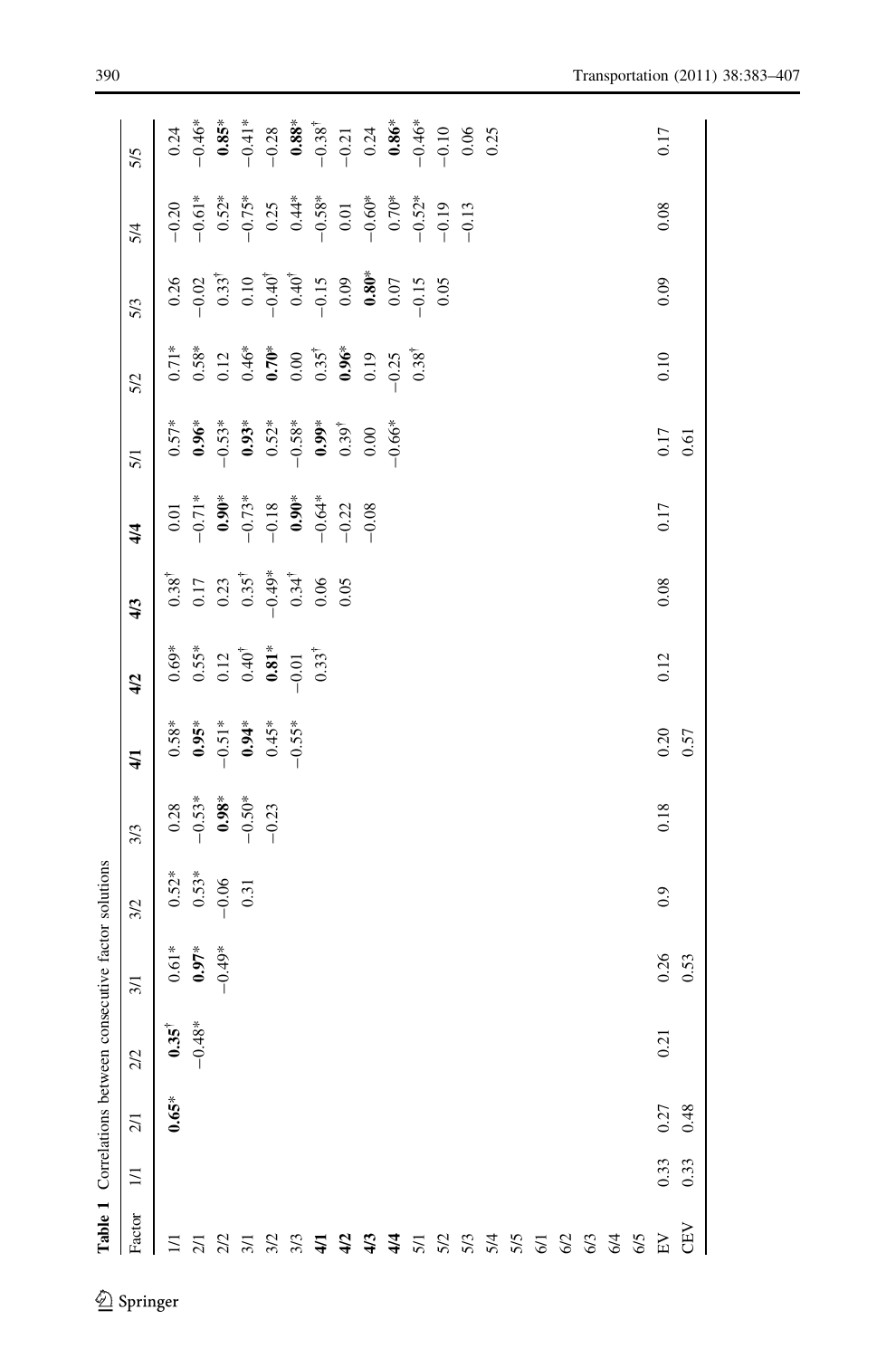| Table 1 continued |                                                                                                                                                                                                                                                                                                                                                            |                  |                  |          |                      |                  |                  |                  |          |                   |
|-------------------|------------------------------------------------------------------------------------------------------------------------------------------------------------------------------------------------------------------------------------------------------------------------------------------------------------------------------------------------------------|------------------|------------------|----------|----------------------|------------------|------------------|------------------|----------|-------------------|
| Factor            | $\overline{61}$                                                                                                                                                                                                                                                                                                                                            | 6/2              | 6/3              | 6/4      | 6/5                  | 771              | 7/2              | 7/3              | 7/5      | 7/6               |
| $\Xi$             | $0.56*$                                                                                                                                                                                                                                                                                                                                                    | $0.73*$          | 0.24             | $-0.20$  | 0.28                 | $0.53*$          | $0.71*$          | $0.35^{\dagger}$ | $-0.26$  | 0.30              |
|                   |                                                                                                                                                                                                                                                                                                                                                            | $0.58*$          | $-0.02$          | $-0.64*$ | $-0.42*$             | $0.96*$          | $0.58*$          | $0.06$           | $-0.68*$ | $-0.40^{\dagger}$ |
| 2/2               | $0.96*$<br>-0.54*                                                                                                                                                                                                                                                                                                                                          | 0.11             | 0.31             | $0.56*$  | $0.84*$              | $-0.57*$         | 0.11             | $0.33^\dagger$   | $0.54*$  | $0.84*$           |
| $\overline{3}$    |                                                                                                                                                                                                                                                                                                                                                            | $0.46*$          | $0.11\,$         | $-0.77*$ | $-0.37$ <sup>†</sup> | $0.94*$          | $0.46*$          | $0.17\,$         | $-0.80*$ | $-0.35^{\dagger}$ |
| 3/2               | <b>99</b><br><b>0.</b> $\frac{3}{2}$<br>$\frac{3}{2}$<br>$\frac{3}{2}$<br>$\frac{3}{2}$<br>$\frac{3}{2}$<br>$\frac{3}{2}$<br>$\frac{3}{2}$<br>$\frac{3}{2}$<br>$\frac{3}{2}$<br>$\frac{3}{2}$<br>$\frac{3}{2}$<br>$\frac{3}{2}$<br>$\frac{3}{2}$<br>$\frac{3}{2}$<br>$\frac{3}{2}$<br>$\frac{3}{2}$<br>$\frac{3}{2}$<br>$\frac{3}{2}$<br>$\frac{3}{2}$<br> | $0.69*$          | $-0.42*$         | 0.21     | $-0.26$              | $0.47*$          | $0.70*$          | $-0.28$          | 0.16     | $-0.25$           |
| 3/3               |                                                                                                                                                                                                                                                                                                                                                            | $0.00\,$         | $0.39^{\dagger}$ | $0.48*$  | $0.87*$              | $-0.62*$         | $-0.00$          | $0.39^{\dagger}$ | $0.47*$  | $0.87*$           |
|                   |                                                                                                                                                                                                                                                                                                                                                            | $0.35^{\dagger}$ | $-0.15$          | $-0.62*$ | $-0.34$ <sup>†</sup> | $0.99*$          | $0.36^{\dagger}$ | $-0.05$          | $-0.66*$ | $-0.32^{\dagger}$ |
| $\frac{2}{4}$     |                                                                                                                                                                                                                                                                                                                                                            | $0.96*$          | $0.07\,$         | $0.00\,$ | $-0.19$              | $0.37^{\dagger}$ | $0.95*$          | 0.16             | $-0.02$  | $-0.17$           |
| 43                |                                                                                                                                                                                                                                                                                                                                                            | 0.21             | $0.80\mathrm{*}$ | $-0.56*$ | 0.25                 | $0.04$           | 0.19             | $0.73*$          | $-0.52*$ | 0.26              |
| $rac{4}{4}$       |                                                                                                                                                                                                                                                                                                                                                            | $-0.26$          | $0.05\,$         | $0.72*$  | $0.84*$              | $-0.71*$         | $-0.26$          | $0.07\,$         | $0.70*$  | $0.83*$           |
| 5/1               |                                                                                                                                                                                                                                                                                                                                                            | $0.38^{\dagger}$ | $-0.15$          | $-0.56*$ | $-0.42*$             | $0.99*$          | $0.39^{\dagger}$ | $-0.05$          | $-0.60*$ | $-0.40^{\dagger}$ |
| 5/2               |                                                                                                                                                                                                                                                                                                                                                            | $1.00*$          | 0.03             | $-0.19$  | $-0.08$              | $0.37^{\dagger}$ | $1.00*$          | 0.09             | $-0.21$  | $-0.06$           |
| 5/3               |                                                                                                                                                                                                                                                                                                                                                            | $0.07$           | $1.00*$          | $-0.11$  | 0.06                 | $-0.14$          | $0.04\,$         | $0.96^*$         | $-0.07$  | $0.07\,$          |
| 5/4               |                                                                                                                                                                                                                                                                                                                                                            | $-0.20$          | $-0.15$          | $0.99*$  | 0.23                 | $-0.57*$         | $-0.19$          | $-0.09$          | $0.97*$  | 0.21              |
| 5/5               |                                                                                                                                                                                                                                                                                                                                                            | $-0.10$          | 0.05             | 0.28     | $0.99*$              | $-0.48*$         | $-0.10$          | $0.06$           | 0.26     | $0.99*$           |
| $\overline{5}$    |                                                                                                                                                                                                                                                                                                                                                            | $0.38^{\dagger}$ | $-0.14$          | $-0.56*$ | $-0.43*$             | $0.99*$          | $0.40^{\dagger}$ | $-0.04$          | $-0.62*$ | $-0.41*$          |
| 6/2               |                                                                                                                                                                                                                                                                                                                                                            |                  | 0.05             | $-0.20$  | $-0.08$              | $0.37^{\dagger}$ | $0.99*$          | $\overline{0}$   | $-0.22$  | $-0.06$           |
| 6/3               |                                                                                                                                                                                                                                                                                                                                                            |                  |                  | $-0.13$  | 0.05                 | $-0.13$          | $0.02\,$         | $0.96*$          | $-0.09$  | $0.06$            |
| 6/4               |                                                                                                                                                                                                                                                                                                                                                            |                  |                  |          | 0.25                 | $-0.60*$         | $-0.19$          | $-0.07$          | $0.96*$  | 0.24              |
| 6/5               |                                                                                                                                                                                                                                                                                                                                                            |                  |                  |          |                      | $-0.45*$         | $-0.08$          | 0.05             | 0.24     | $1.00*$           |
| EV                | 0.17                                                                                                                                                                                                                                                                                                                                                       | 0.10             | 0.08             | 0.08     | 0.16                 | 0.17             | 0.10             | 0.09             | 0.08     | 0.16              |
| D<br>巴            | 0.59                                                                                                                                                                                                                                                                                                                                                       |                  |                  |          |                      | 0.63             |                  |                  |          |                   |
|                   | Correlations between factors in consecutive factor solutions in <i>bold</i> . Factors 6/6, 7/4 and 7/7 not shown because they were not retained (Eigen value <1)                                                                                                                                                                                           |                  |                  |          |                      |                  |                  |                  |          |                   |

\*  $p < 0.01$ ;  $^+$ 

 $p > 0.05$ 

EV explained variance and CEV cumulative explained variance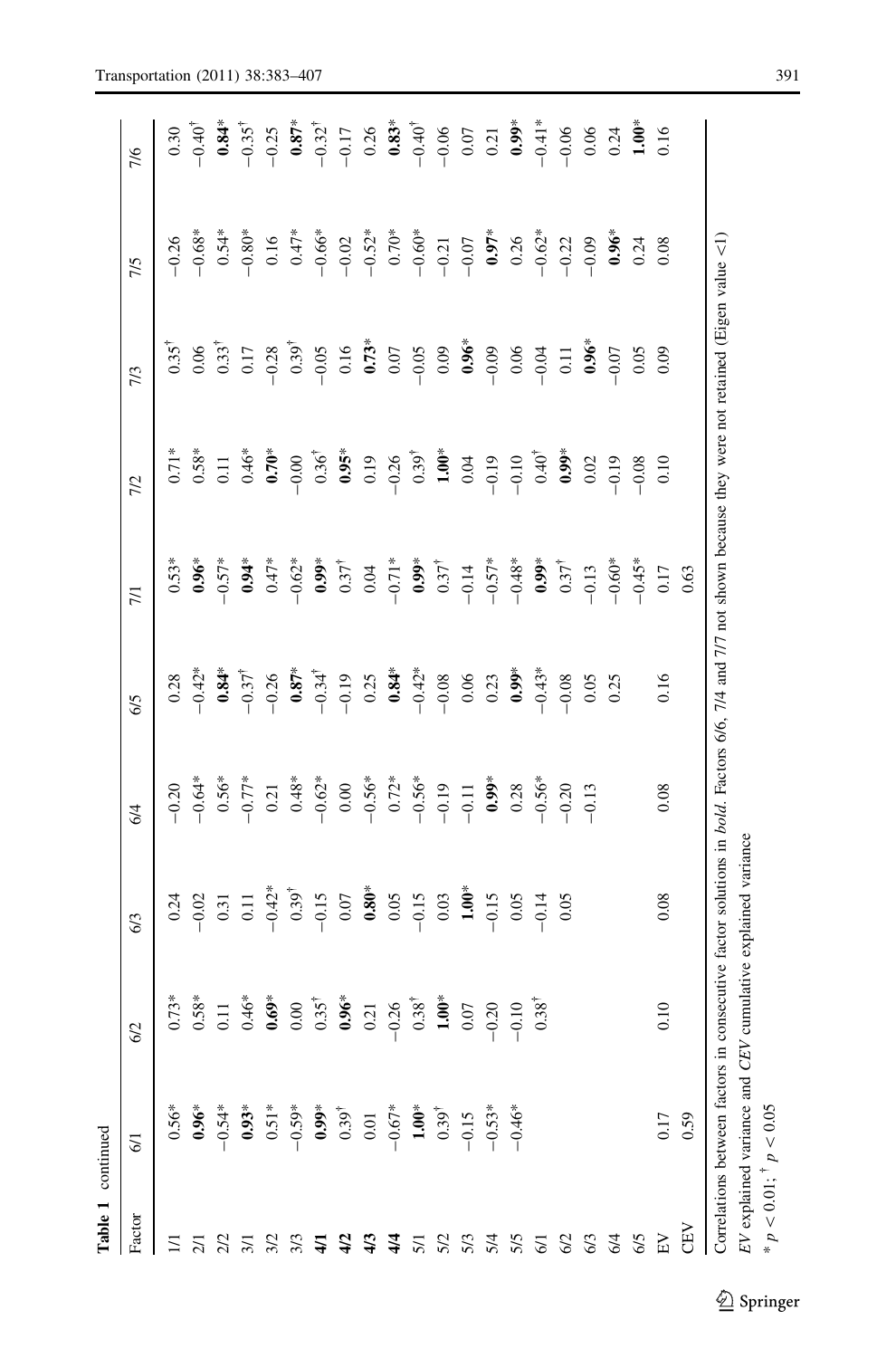### Factor 2

Travellers in this preference segment share some of the above travellers' appreciation for public transport, but attach more weight to some advantages of the car. Public transport is favoured for the possibility of doing something during the trip (42) and its environmental benefits (28): —The environment is very important. If we can contribute by decreasing car use we should, but costs of public transport should go down. The car is liked because it makes life easier  $(22)$  —For some destinations and especially when travelling with children it is easier to travel by car. —You're not dependent on time schedules and station locations. —You can get where you want, when you want and, if there are no traffic jams, within a reasonable time. It is perceived as necessary to maintain an active social life  $(1, 30)$ : —In the evenings connectivity between train and urban public transport is virtually non-existent. —At night, the safety of the car is better than that of an abandoned platform. By car the barrier to get up and go is much lower. —Some family and friends live in places difficult to reach other than by car. if I didn't have a car I think I wouldn't visit them that often. —I definitely need a car. You can't go everywhere with public transport, at least not within a reasonable time. They clearly are not, however, 'car addicts' (23, 27, 29, 35): —Maybe for yuppies, not for an old lady. —All that noise, definitely not a pleasure! —The mere thought of deriving your identity from a vehicle is very strange. —I can do perfectly without a car!

Their travel behaviour is not habitual (16, 37) and they like to plan their travel in advance (15, 19). More than others they regard car and public transport as good alternatives for personal travel (33): —Depends on trip destination and purpose. —If there's a good train connection I prefer the train, if not I prefer the car. They are well informed  $(8, 14, 17)$  and take travel alternatives into consideration when making their plans  $(25)$ :  $-I$  always compare my options for a trip on the basis of cost, travel time, and comfort. I usually choose the train when travel time is not much longer than the car because of comfort. They emphasize travel time as an important argument for their mode choice  $(18, 40)$ :  $\rightarrow$ *Reliability is* important when you have an appointment, for instance, or have to catch a flight.

This preference segment for middle-distance travel was labelled 'deliberate choice travellers'.

#### Factor 3

Travellers in this preference segment express a general like for travel by car. Of all travellers in our study, they most enjoy driving a car (29) and attach a value to the car they drive (26). The car, however, remains primarily a mode of transport (23, 35):  $-For$  me a car is a means to get from A to B and back. A nice car makes it pleasant, but reliability is *more important*. They do not feel inconvenienced on a day they do not have their car at their disposal (20):  $\frac{-If}{by}$  chance I don't have the car at my disposal I travel by another *mode, no problem.* They do not really need a car  $(1, 12)$  but travelling by car makes life easier (22): —You can probably get anywhere with public transport, but by car you are much less dependent on time schedules, connections, and departure frequencies.

In travel decision making they are most concerned about costs  $(4, 13, 34)$ :  $-I$  could take the train more often, but I find train fares too high when compared with the convenience of just taking the car. —Driving a car is becoming increasingly unaffordable for private car owners. They are also concerned about travel time (18, 40). Of all travellers they most like to organize their trips well in advance (15, 19). They regard car and public transport as alternatives for personal travel (33), but attach the least value to the benefits of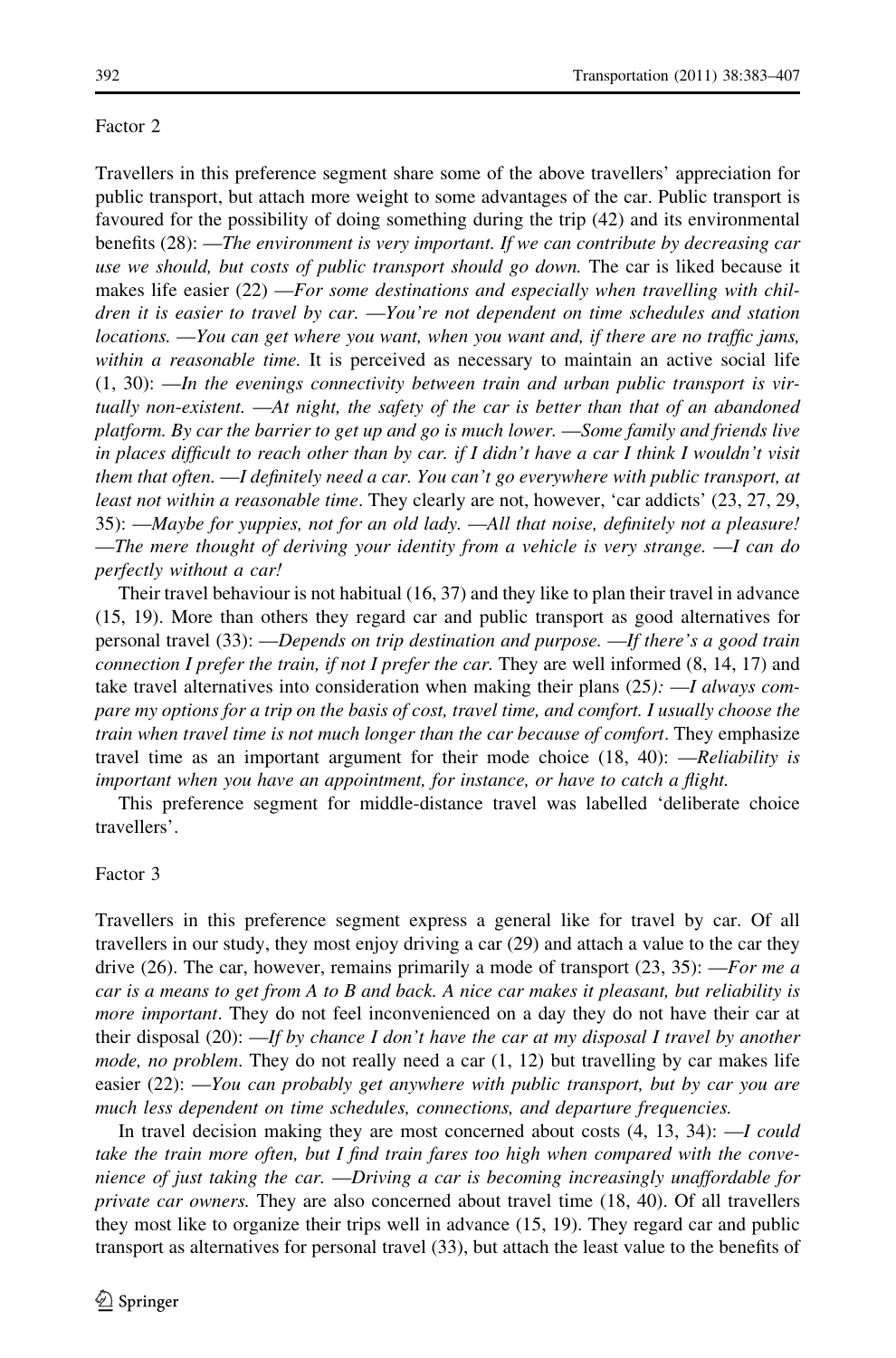public transport (42) and least disagree with the negative aspects of public transport  $(6, 21)$ : —Nowadays public transport is no longer a necessity and it's generally unsafe and filthy. They are least familiar with the public transport system  $(8, 14)$ . For the most part they consider the car the better alternative for all their personal travel  $(7, 27)$ :  $\rightarrow$  *H<sub>I</sub>* have the car at my disposal, I use it for all my trips; if not, I have to look for an alternative. Consequently they do not deliberate much about their choice of travel mode (16, 25).

This preference segment for middle-distance travel was labelled as 'choice travellers with car as dominant alternative'.

#### Factor 4

Travellers in this preference segment are clearly car-oriented. They find the car superior to other modes (7, 27, 36): —Comfort, convenience and pleasure. —Dense network, no transfers! —For most of my trips public transport is too complicated and travel time is unacceptable.  $-I$  would say, by definition [the car is superior]. —When you live in a small town, public transport is fairly inaccessible. You always have transfers and miss connections, leading to long travel times. —Available 24/7, no scheduling problems. Travelplan dependence, time schedules, and strikes weigh heavily for me [against public transport]. They feel they really need a car for their personal and work-related travel (1, 12, 30, 35): —I make a lot of chained trips, for instance, taking the kids to kindergarten and to school before work. A car then becomes a necessity. The car generally makes their life easier (22):  $-It$  is much easier to take the car unthinkingly than to undertake a trip by public transport. They feel inconvenienced when they do not have a car at their disposal (20). They are happy driving a car (11, 29), but still regard it primarily as a means of transport (23, 26): —The car as part of your identity is nonsensical. The most important thing is that it's a reliable mode of transport. —A car is not a status symbol for me, just a practical and necessary resource in daily life.

These travellers attach high value to travel time  $(4, 18, 40)$ :  $-Travel$  time is crucial; convenience comes second. But they attach much less to travel costs (34):  $-I$  don't look at the costs; convenience is paramount. The ease of having a car at hand and the fact that costs are 'sunk' mean that you no longer make a financial trade-off, and to environmental aspects (4, 28): —Environmental aspects play no role in my personal choices. In addition, they find it important to have control over their journey  $(15)$ :  $-Go$  where I want when *I* want, optimal mobility, but not in terms of planning ahead  $(19)$ :  $-*That's just the point*$ of having a car; no planning, no trouble.

Of all travellers they least regard public transport as an alternative to the car (33): —Public transport is unreliable, expensive, and crowded. They do not deliberate about their travel much  $(25)$ :  $-I$  don't feel like thinking about it.  $-I'm$  a creature of habit and often delude myself into believing that travel by leased car is free. —Ninety-five percent of the time I just take the car. In some cases, like going to big events or cities, I consider public transport. Like the travellers in factor three, they are not 'car addicts' but simply strongly prefer the car for pragmatic reasons: comfort and travel time (perceptions<sup>11</sup>). Because they are satisfied, they behave fairly routinely (16, 37).

<sup>&</sup>lt;sup>11</sup> e.g. Van Exel and Rietveld ([2009\)](#page-23-0) showed that car users may have fairly distorted perceptions of public transport travel time, particularly when they are unfamiliar with public transport. They found the that car users on average overestimate actual (scheduled) travel time by public transport for a common car trip by 50% and that this misperception of public transport travel time varies between 10 and 70%, depending on the frequency of public transport use.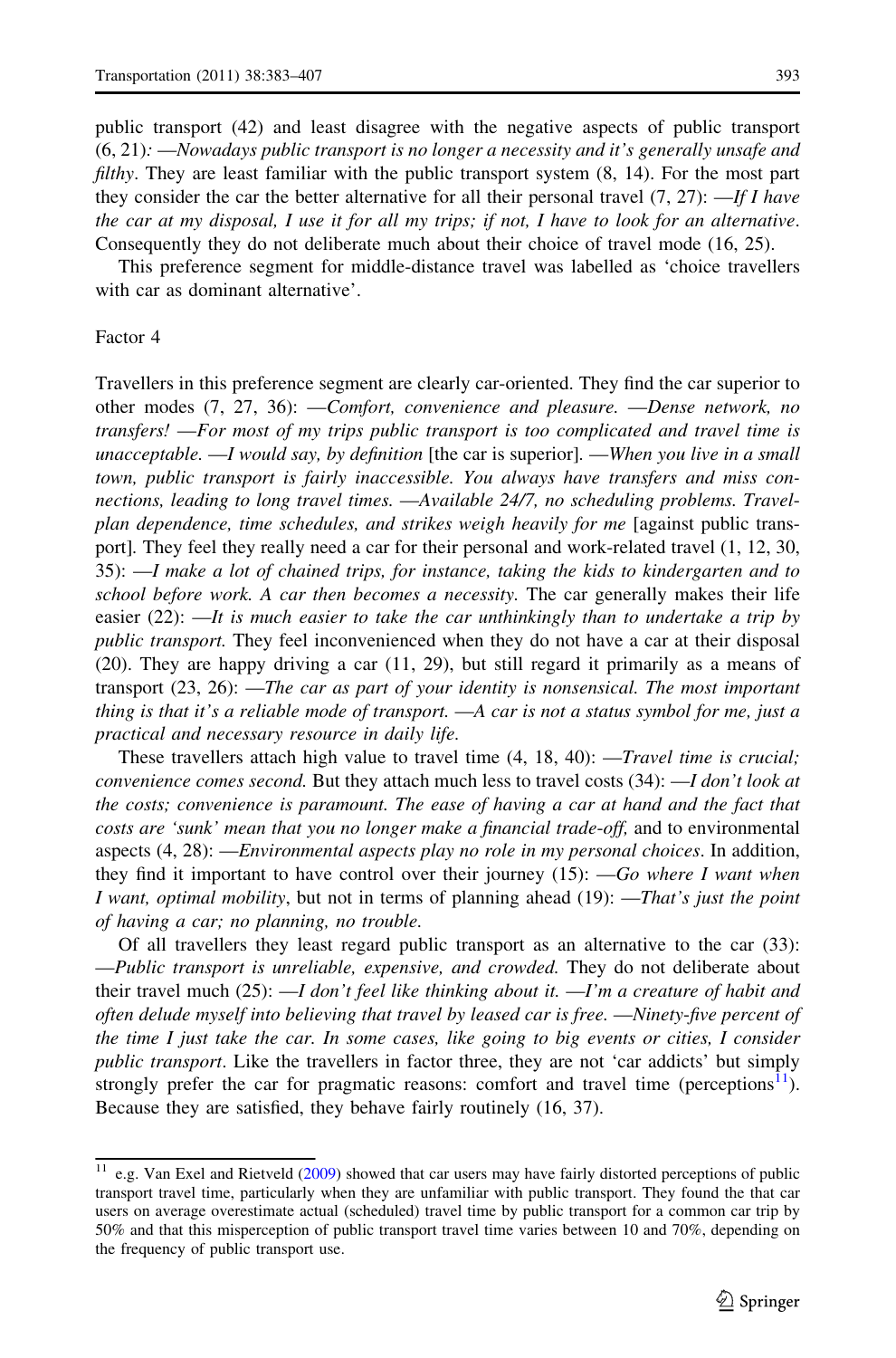This preference segment for middle-distance travel was labelled as 'car dependent travellers'.

#### Preference segments and characteristics of respondents

The sample size and sampling method were appropriate for the purpose of the study, but do not allow generalization of the findings in terms of the distribution of the four preference segments across a larger population, or with respect to their relation to characteristics collected in the post-Q-sort survey. With this in mind, some associations are presented below, some of which may serve as hypothesis for further investigation (or as sampling a criterion in a replication of the current study). First, car ownership was statistically significantly different across preference segments for middle-distance travel; living in a city with an intercity rail station was not.

'Choice travellers with a preference for public transport' were characterized largely by being older-than-average, higher-educated males not owning a car. More than 80% had a public transport season pass and used the train once or more per month. Sixty percent walked or cycled to work; about 40% regarded carpooling an acceptable alternative to get to work, and more than 80% would consider both train and car for a middle-distance trip. They mentioned flexibility, independence, and convenience as primary advantages of the car; environment, stress and congestion were disadvantages. Advantages of public transport were relaxation, absence of parking concerns, and environmental benefits; disadvantages were transfers, delays, and inaccessibility.

'Deliberate choice travellers' were characterized largely by being older-than- average females owning a private car. More than 80% had a public transport season pass and used the train once or more per month; about 80% regarded carpooling an acceptable alternative to get to work. 80% would consider train for a middle-distance trip, 100% a car. They mentioned control, door-to-door destination, and travel time as advantages of a car; disadvantages were congestion, parking, and long-distance inefficiency. Advantages of public transport were doing something en route and convenience; disadvantages were transfers, delays and inflexibility.

'Choice travellers with car as dominant alternative' were younger than average and less educated. Twenty-five percent had a public transport season pass and used train once or more per month, over 80% regarded carpooling an acceptable alternative to get to work; 100% would consider the train for middle-distance travel, 75% by car. They mentioned freedom and privacy as the primary advantages of the car; costs, maintenance, and parking were disadvantages. The only advantage of public transport was cost; disadvantages were travel time and crowds.

'Car dependent travellers' were largely younger-than-average, higher-educated males All had a leased or company car; none had a public transport season pass. Fewer than 10% used the train once or more per month; 90% always went to work by car. They had the highest frequency of business trips. About 40% regarded carpooling an acceptable alternative to get to work; 50% would consider the train for a middle-distance travel, 100% the car. They mentioned practicality, availability, and flexibility as advantages of the car; disadvantages were congestion, parking, and not being able to do anything other than driving the car. Advantages of public transport were doing something en route and relaxing; disadvantages were travel time, waiting, and dependency.

Opinions about car and public transport differed significantly between preferences (Fig. [3\)](#page-18-0). The difference in level between the two modes is noteworthy.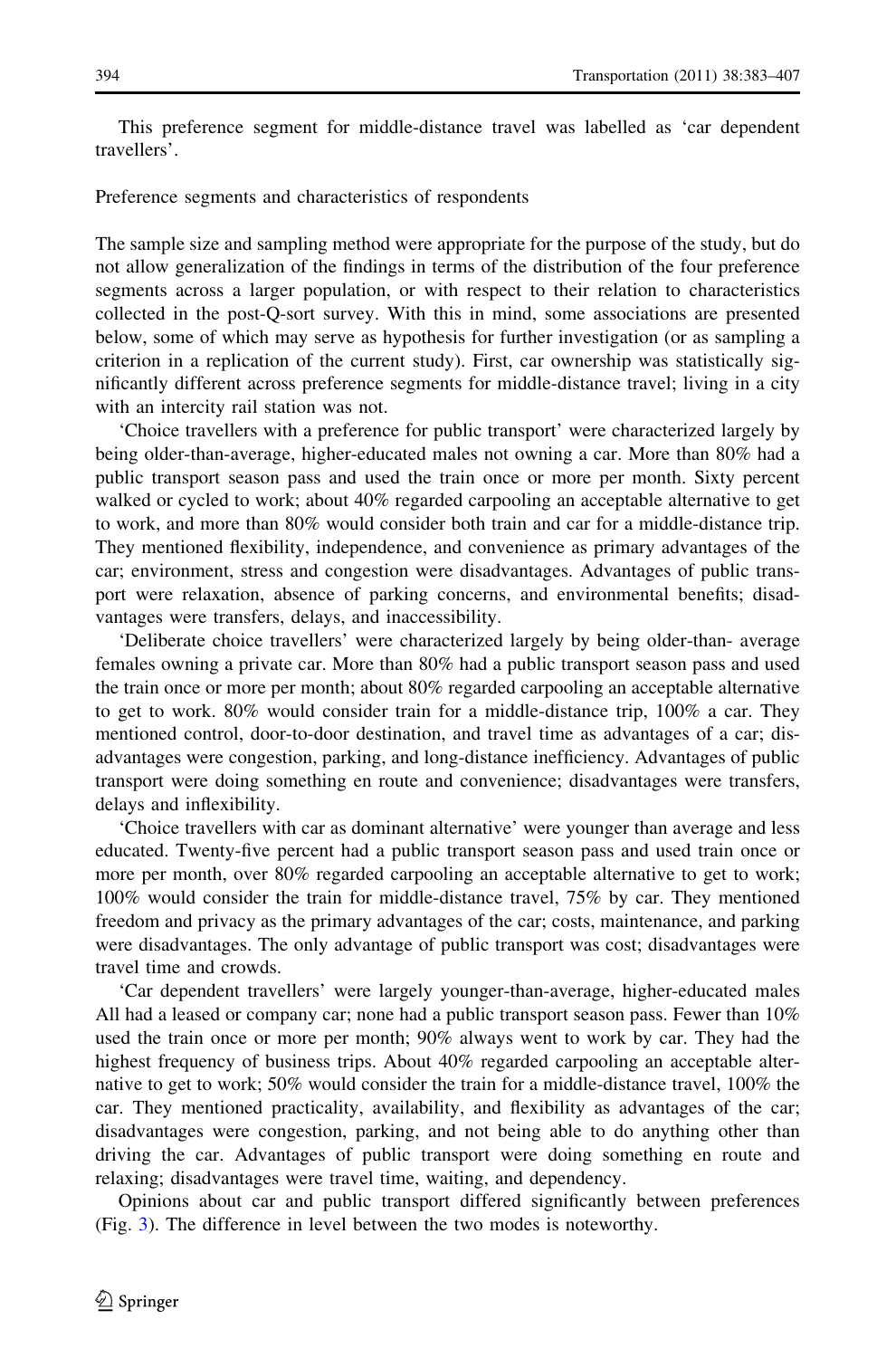#### Discussion and conclusion

Researchers and policymakers in the field of transportation increasingly recognize that traveller homogeneity is rare and consideration of traveller heterogeneity is necessary to develop effective TDM policies. In this study we have used Q-methodology to explore the communalities and differences between travellers in preferences for middle-distance travel. Our study revealed four distinct preference segments: (1) choice travellers with a preference for public transport, (2) deliberate-choice travellers, (3) choice travellers with a car as the dominant alternative, and (4) car-dependent travellers. These preference segments differ in travellers' (a) level of involvement and cognitive effort in travel decision making, (b) travel consideration-set,  $^{12}$  and (c) underlying motivations. This study thus underlines the findings of previous studies: choice of travel mode is not a black and white matter, but shades of gray. It appears uncommon for travellers to be addicted to or totally abstain from any particular mode, but travellers explicitly differ in the extent to which they consider different modes to be alternatives for their personal travel in different circumstances.

Considering the travel opportunity-set<sup>13</sup> and traffic intensity in a small and denselypopulated country like the Netherlands, the four preference segments for middle-distance travel observed in this exploratory study may be considered fairly realistic. It is impractical to have a single mode choice-set, in particular a car. Nonetheless, obvious groups missing from this study are people who drive cars as a form of status consumption and people who strictly object to driving a car for environmental reasons. Statements relating to these aspects did not come out as important in any of the four preferences for middle-distance travel (nor could they support a factor on their own). We cannot rule out the possibility that people gave what they considered to be socially-desirable answers. People may shy from admitting that the car is a status symbol or part of their identity. But, because responses were anonymous<sup>14</sup> and respondents were requested to make complex trade-offs between multiple aspects of travel, we see this complication as limited with respect to the veracity of the study results.

That environmental aspects (4, 28, 38) seem to be of limited influence on peoples' travel preferences, as observed before (e.g. Gardner and Abraham [2008;](#page-22-0) Garvill et al. [2003](#page-22-0)), also among 'choice travellers with a preference for public transport' and 'deliberate choice travellers'. Environmental aspects receive only marginally higher rank scores, largely due to the rather casual and normative statement (28) that everyone should use public transport more often.

Another notable finding is that the statement, ''What really matters is reaching my destination and getting back, the mode of travel does not matter much'' is ranked in the middle range throughout. Apparently for most people there is much more to travel than just the transfer between two locations. What also stands out is that all statements portraying negative aspects of public transport (2, 6, 9, 21 and 39) received neutral or negative rankscores almost throughout. That is, most travellers do not have a bad image of public

<sup>&</sup>lt;sup>12</sup> The subjective choice-set consisting of the choice alternatives a person is aware of and considers feasible and acceptable. This is the set that is actively considered in the choice process and is a subset of the objective choice-set (see footnote 13). The size of this set may vary from all theoretically possible alternatives to a single alternative or even none at all (Punj and Brookes [2001\)](#page-23-0).

<sup>&</sup>lt;sup>13</sup> The objective travel choice-set as determined by the location of activities, the available travel alternatives between activity locations (in terms of quality and density of road infrastructure and public transport services, transport policies and fiscal regulations) and a person's capabilities (e.g. to walk, cycle, use public transport or drive a car) (Burnett and Hanson [1982\)](#page-22-0).

<sup>&</sup>lt;sup>14</sup> The names in Table [2](#page-15-0) were provided by respondents as identification code so that results could be communicated back to them. Respondents were instructed to fill in an alias if they wanted their response to be anonymous.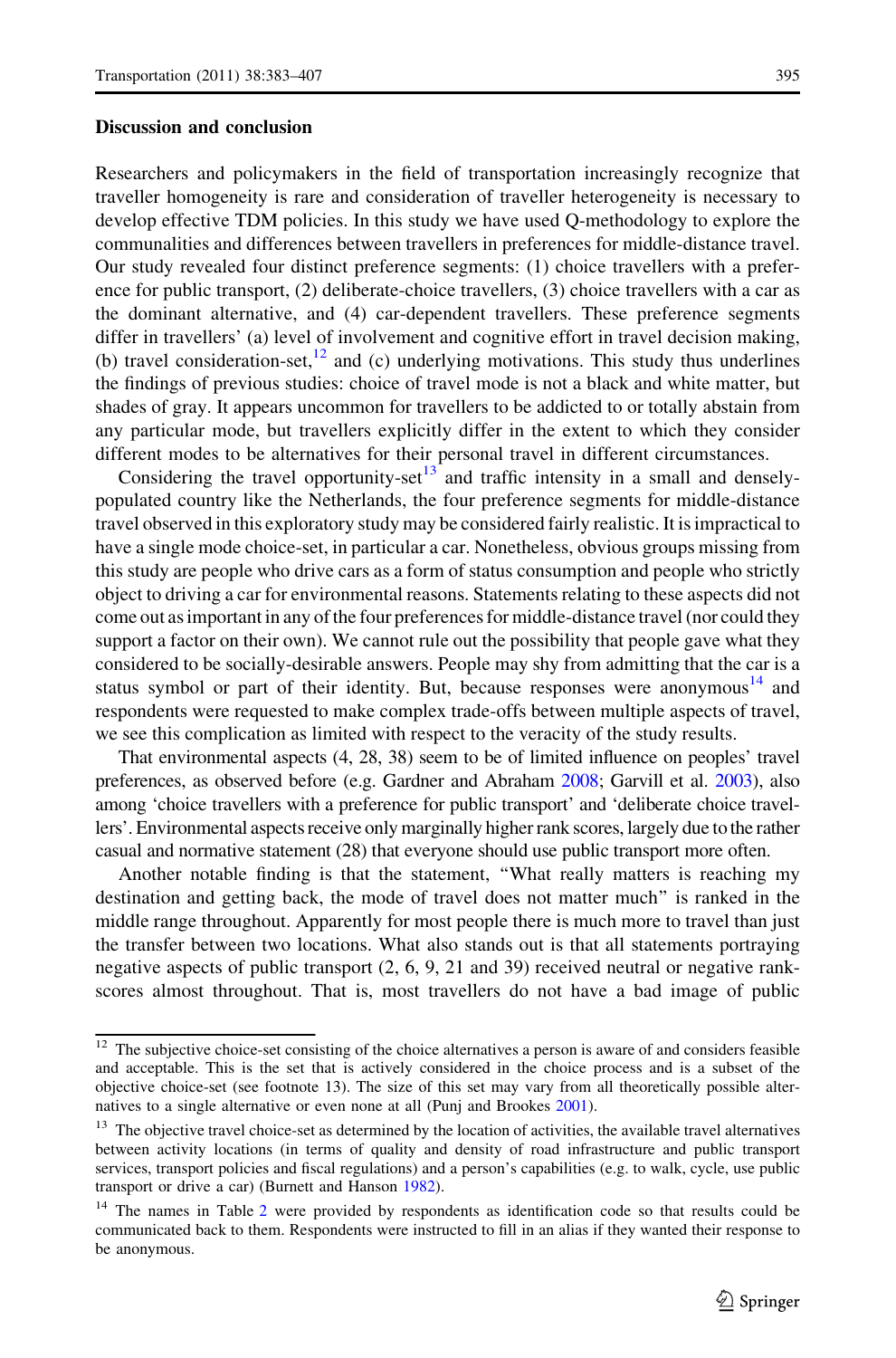<span id="page-13-0"></span>

Fig. 1 Score sheet<sup>15</sup>

transport, regardless of their like or dislike of the mode. Along the same lines, the statement ''The Netherlands is a car country. We could just as well pave all railroads and transform all stations into parking garages" elicited emotion: - Ridiculous idea; this country needs exactly the opposite. —A disaster for landscape and environment, a despicable statement. —Nonsense. The Netherlands cannot do without trains. Not everyone can drive. —It is public transport that should be invested in; both options must remain available. There must be choice.

If the purpose of TDM policies is to reduce the need for (car) travel and to stimulate modal switch away from automobiles, the results from this study have definite policy implications. 'Choice travellers with a preference for public transport' are clearly not the primary target group for TDM policies: these travellers will tend to choose public transport when possible. They consider the car occasionally, but this urge can be further discouraged by promoting the attractiveness of public transport. 'Deliberate choice travellers' are expected to be sensitive to changes in the relative quality of both modes, particularly improvements in accessibility, reliability, connectivity in non-urban areas, and safety at night. 'Choice travellers with car as dominant alternative' are less likely to switch to public transport because they are fairly negative about it and also unfamiliar with it. They are, however, concerned with the costs and affordability of travel and thus increasing car-travel costs are likely to influence their use of it. Whether this means reducing car travel or switching to another mode of travel is difficult to ascertain. 'Car dependent travellers' are least likely to dispense with its use. They appear most sensitive to travel time and seem to use public transport circumstantially, for instance, in cases of inaccessible areas, dense traffic, crowded events. Although not fond of public transport, they are practical about their

<sup>&</sup>lt;sup>15</sup> Column numbers 1–9 correspond with factor scores  $-4$  to  $+4$  (see Table [3](#page-16-0)).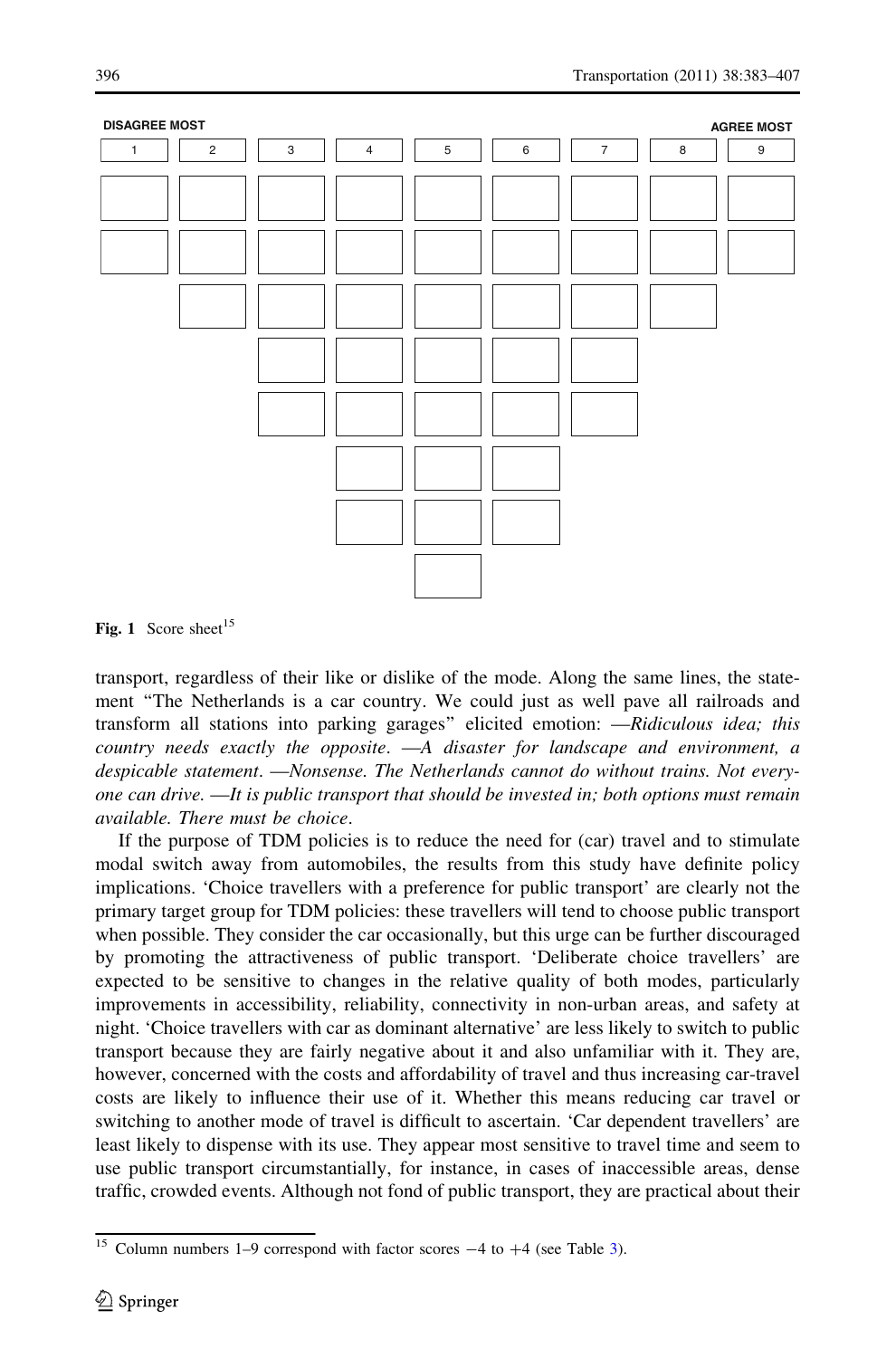<span id="page-14-0"></span>

Fig. 2 Factor diagram<sup>16</sup>

travel. Therefore, these travellers most likely can be persuaded to reduce their car use by offering accessible and high-quality 'park and ride' facilities strategically located near economic (and social) centres and by encouraging technological alternatives to travel telework and teleconference facilities, for example. In sum, 'deliberate choice travellers' and 'choice travellers with car as dominant alternative' should be the primary focus groups for TDM policies.

A few issues regarding this study merit further discussion. First, this was a novel application of Q-methodology and little can be said about the reliability and validity of the results. We are confident that the survey instrument was representative for the variety of issues relevant to peoples' preferences for middle-distance travel and that the respondents recruited for conducting the Q-sort covered the relevant range of characteristics. But, for

 $\frac{16}{16}$  Explanation: A factor diagram is a simplified visual representation of the hierarchical factor structure in a data-set (Goldberg [2006](#page-22-0)). Each row of the factor diagram presents a consecutive factor structure for the data (from separate analyses of the data), from the one-factor structure at the top to the seven-factor structure at the bottom, and the selected four-factor structure shaded in grey; factors 6/6, 7/4 and 7/7 had an Eigenvalue  $\leq$ 1 (i.e. the data supports a maximum of five factors). The boxes in each row represent individual factors, and the width of boxes their percentage-explained variance (see bottom of Table [1](#page-7-0) for the values). The arrows between boxes indicate the most important correlations between factors in consecutive factor structures (i.e., between-structures comparison), and the numbers next to the arrows the corresponding correlation coefficient (see Table [1](#page-7-0) for a full overview). For example, the correlation between the first factor of the four-factor structure (i.e. 4/1) and the first factor of the five-factor structure (i.e. 5/1) was 0.99, meaning that the content of these factors is practically identical. Considering also the correlations between 5/1 and 6/1 and between 6/1 and 7/1, the factor diagram shows that the content of factor 4/1 remains the same for all four- to seven-factor structures (correlation coefficient between 4/1 and 7/1 is 0.99; see Table [1\)](#page-7-0).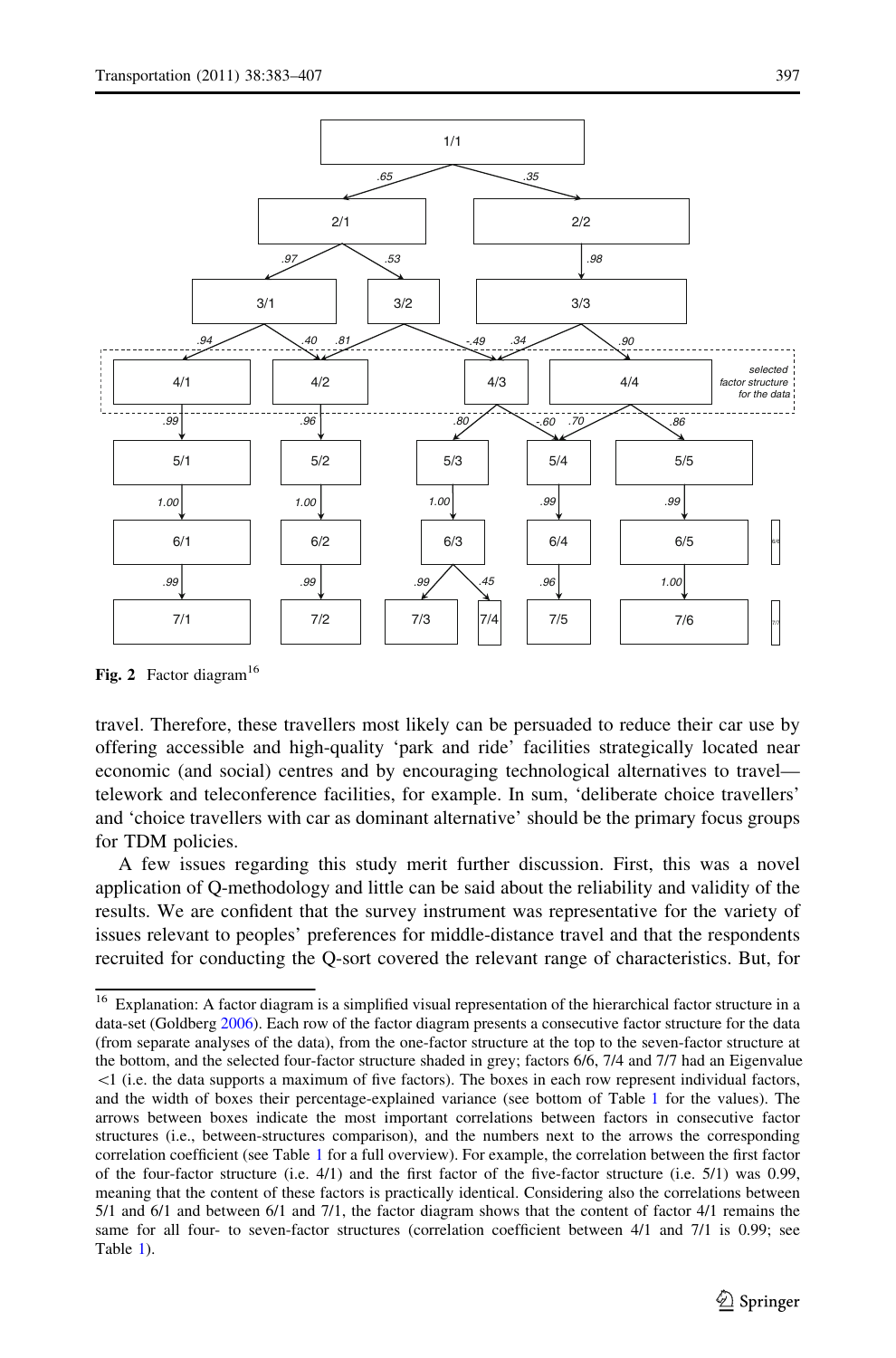<span id="page-15-0"></span>

| Table 2 Correlation coefficients<br>of Q-sorts with the factors | Respondent | Factor       |                  |         |                |
|-----------------------------------------------------------------|------------|--------------|------------------|---------|----------------|
|                                                                 |            | $\mathbf{1}$ | $\boldsymbol{2}$ | 3       | $\overline{4}$ |
|                                                                 | Johan      | 0.81         | 0.06             | 0.20    | 0.02           |
|                                                                 | Klaas      | 0.64         | 0.14             | 0.13    | 0.02           |
|                                                                 | Marije     | 0.79         | 0.09             | 0.08    | 0.03           |
|                                                                 | Mike       | 0.63         | $-0.01$          | 0.25    | 0.08           |
|                                                                 | Pai        | 0.70         | 0.55             | 0.06    | $-0.06$        |
|                                                                 | Petra      | 0.76         | 0.21             | $-0.01$ | $-0.19$        |
|                                                                 | Rik        | 0.70         | 0.42             | $-0.06$ | 0.11           |
|                                                                 | Ruurd      | 0.73         | 0.35             | 0.10    | 0.00           |
|                                                                 | Anna       | 0.50         | 0.59             | 0.05    | 0.18           |
|                                                                 | Arjan      | 0.14         | 0.50             | 0.11    | 0.23           |
|                                                                 | Elly       | 0.26         | 0.72             | 0.23    | 0.17           |
|                                                                 | Irene      | 0.16         | 0.59             | 0.41    | 0.24           |
|                                                                 | Johanna    | 0.28         | 0.65             | 0.01    | 0.39           |
|                                                                 | Marc K     | 0.52         | 0.62             | 0.29    | 0.10           |
|                                                                 | Anita      | 0.16         | 0.06             | 0.59    | 0.20           |
|                                                                 | Anke       | 0.27         | 0.22             | 0.55    | 0.40           |
|                                                                 | Henri      | 0.18         | 0.31             | 0.56    | 0.13           |
|                                                                 | Huib       | $-0.37$      | $-0.14$          | 0.44    | 0.00           |
|                                                                 | Benedikte  | 0.28         | 0.08             | 0.22    | 0.67           |
|                                                                 | Dani       | $-0.25$      | 0.20             | $-0.23$ | 0.59           |
|                                                                 | Dirk-Jan K | 0.02         | 0.37             | $-0.08$ | 0.64           |
|                                                                 | Dirk-Jan M | 0.23         | 0.22             | 0.11    | 0.75           |
|                                                                 | Geert      | $-0.09$      | 0.22             | 0.09    | 0.82           |
|                                                                 | Ines       | 0.05         | 0.24             | 0.25    | 0.40           |
|                                                                 | Kees       | 0.22         | $-0.01$          | 0.31    | 0.74           |
|                                                                 | KJ         | $-0.21$      | 0.01             | 0.03    | 0.75           |
|                                                                 | Marlene    | $-0.38$      | $-0.28$          | 0.05    | 0.51           |
|                                                                 | Michiel    | 0.03         | 0.19             | 0.24    | 0.64           |
|                                                                 | Wag        | $-0.10$      | 0.25             | 0.16    | 0.66           |
|                                                                 | Ytzen      | 0.13         | 0.07             | 0.15    | 0.73           |
|                                                                 | Bob        | 0.42         | 0.48             | 0.27    | 0.48           |
|                                                                 | Elsbeth    | 0.16         | 0.29             | 0.42    | 0.48           |
|                                                                 | Esther     | 0.34         | 0.19             | 0.51    | 0.47           |
|                                                                 | Maria      | $-0.08$      | 0.46             | 0.41    | 0.56           |
|                                                                 | Nientje    | 0.45         | 0.29             | 0.35    | 0.38           |
|                                                                 | Oever      | 0.24         | 0.38             | $-0.13$ | 0.30           |
|                                                                 | Rob        | 0.20         | 0.33             | 0.42    | 0.56           |
| Note: Defining variables for                                    | Teun       | 0.44         | 0.43             | 0.32    | 0.05           |
| factors in bold (see footnote 8 for<br>definition)              | Ulf        | $-0.27$      | $-0.12$          | $-0.42$ | 0.48           |

instance, we do not know how well-articulated peoples' preferences were at the start of the study. Respondents may have adjusted their preferences or even constructed new preferences while reading and sorting the statements. Although this can also be regarded as a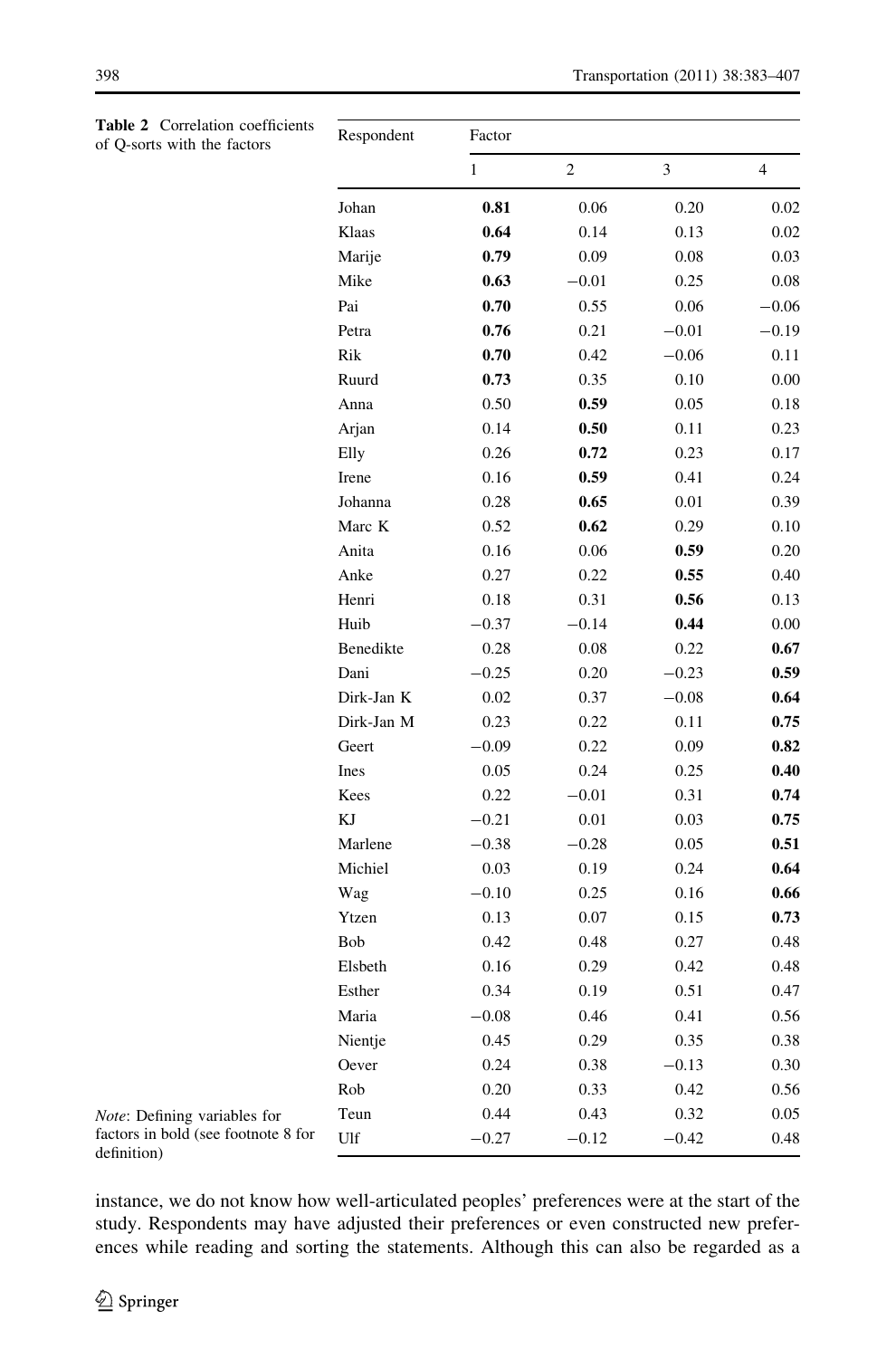# <span id="page-16-0"></span>Table 3 Idealized Q-sorts

| No | Statement                                                                                                                                                | Factors          |                   |                |                   |
|----|----------------------------------------------------------------------------------------------------------------------------------------------------------|------------------|-------------------|----------------|-------------------|
|    |                                                                                                                                                          | $\mathbf{1}$     | 2                 | 3              | 4                 |
| 1  | For private use I do not need a car                                                                                                                      | 3                | $-3$              | 2              | $-3$              |
| 2  | As a result of all those different timetables and lines, travelling by<br>public transport is too complicated                                            | $^{-1}$          | $\overline{0}$    | $^{-1}$        | $-1$              |
| 3  | What really matters is reaching my destination and getting back,<br>the mode of travel does not matter much                                              | $\mathbf{1}$     | 0                 | 1              | $\overline{0}$    |
| 4  | I am not really price- or time-sensitive, environmental aspects are<br>most important to me                                                              | $1*$             | $-1*$             | $-3$           | $-4$              |
| 5  | I had rather look out of the compartment window to the passing<br>Dutch landscape than to the bumper of the car before me                                | $3*$             | $1^{\dagger}$     | $-1$           | $\overline{0}$    |
| 6  | Public transport is for people who can not afford a car                                                                                                  | $-3$             | $-3$              | $-2$           | $-3$              |
| 7  | All things considered, to me the car is superior to public transport                                                                                     | $-3*$            | $-1*$             | 2              | 3                 |
| 8  | I know the public transport system pretty well because I make use<br>of it frequently                                                                    | 3                | 2                 | $\overline{0}$ | $\Omega$          |
| 9  | The last time I travelled by public transport was a complete disaster                                                                                    | $-2$             | $-1$              | $-1$           | $-2$              |
| 10 | Things like comfort, privacy and safety are more important to me<br>than travel costs and travel time                                                    | 0                | $\overline{0}$    | $-1$           | $-1$              |
| 11 | I had rather not drive in big cities lots of traffic, lots of traffic<br>lights, problems with parking                                                   | $2^{\dagger}$    | $\overline{0}$    | 1              | $-3*$             |
| 12 | For my work I need a representative mode of transport                                                                                                    | $-1$             | $-1$              | $-3$           | $1^{\dagger}$     |
| 13 | For me, travelling by public transport is more expensive than<br>travelling by car                                                                       | $-1$             | 0                 | $3*$           | $1*$              |
| 14 | I know very well where in my neighbourhood I can get on public<br>transport to the rail station and I have a fairly good notion of the<br>timetable      | 2                | $\mathbf{1}$      | $-2*$          | $1^{\dagger}$     |
| 15 | It is important to me to have control over my journey                                                                                                    | 1                | $\overline{2}$    | $\overline{c}$ | 4†                |
| 16 | For the greater part my travel behaviour is routine, I do not really<br>give it much thought                                                             | $-1$             | $-2$ <sup>†</sup> | $\mathbf{1}$   | $1*$              |
| 17 | I am well aware of the costs of a trip, by car as well as by public<br>transport                                                                         | 1                | 1                 | $\theta$       | $\overline{0}$    |
| 18 | I find the reliability of travel time important                                                                                                          | 1                | 3                 | 1              | 2                 |
| 19 | I find it pleasant to plan my trips in advance and to have everything<br>well organized before I leave                                                   | $0*$             | $\overline{c}$    | 3              | $-1*$             |
| 20 | On a day when I do not have my car at my disposal for a day, I am<br>greatly inconvenienced                                                              | $-1$             | $-2$              | $-4*$          | $2*$              |
| 21 | I often feel unsafe when using public transport and on stations,<br>especially at night                                                                  | $\boldsymbol{0}$ | $\overline{0}$    | 1              | $-1$              |
| 22 | A car is not a necessity, but it does make life a whole lot easier                                                                                       | $2^{\dagger}$    | $\overline{4}$    | 4              | 2                 |
| 23 | For me the car is more than a mode of transport, it is a part of my<br>identity, a way to distinguish myself from others                                 | $-3$             | $-3$              | $-3$           | $-2$ <sup>†</sup> |
| 24 | I recall the day I got my first car very well, I had been looking<br>forward to that day for quite a while                                               | $\boldsymbol{0}$ | $\mathbf{1}$      | $\overline{0}$ | $\overline{0}$    |
| 25 | Before every trip, I draw a comparison between car and public<br>transport regarding travel costs, time and so forth, and select the<br>best alternative | $-1$             | $1*$              | $-2$           | $^{-2}$           |
| 26 | You are what you drive                                                                                                                                   | $-2*$            | $-2$              | 0*             | $^{-2}$           |
| 27 | Once you own a car, you'll use it for all your travel                                                                                                    | 1                | $-2*$             | 4*             | $2*$              |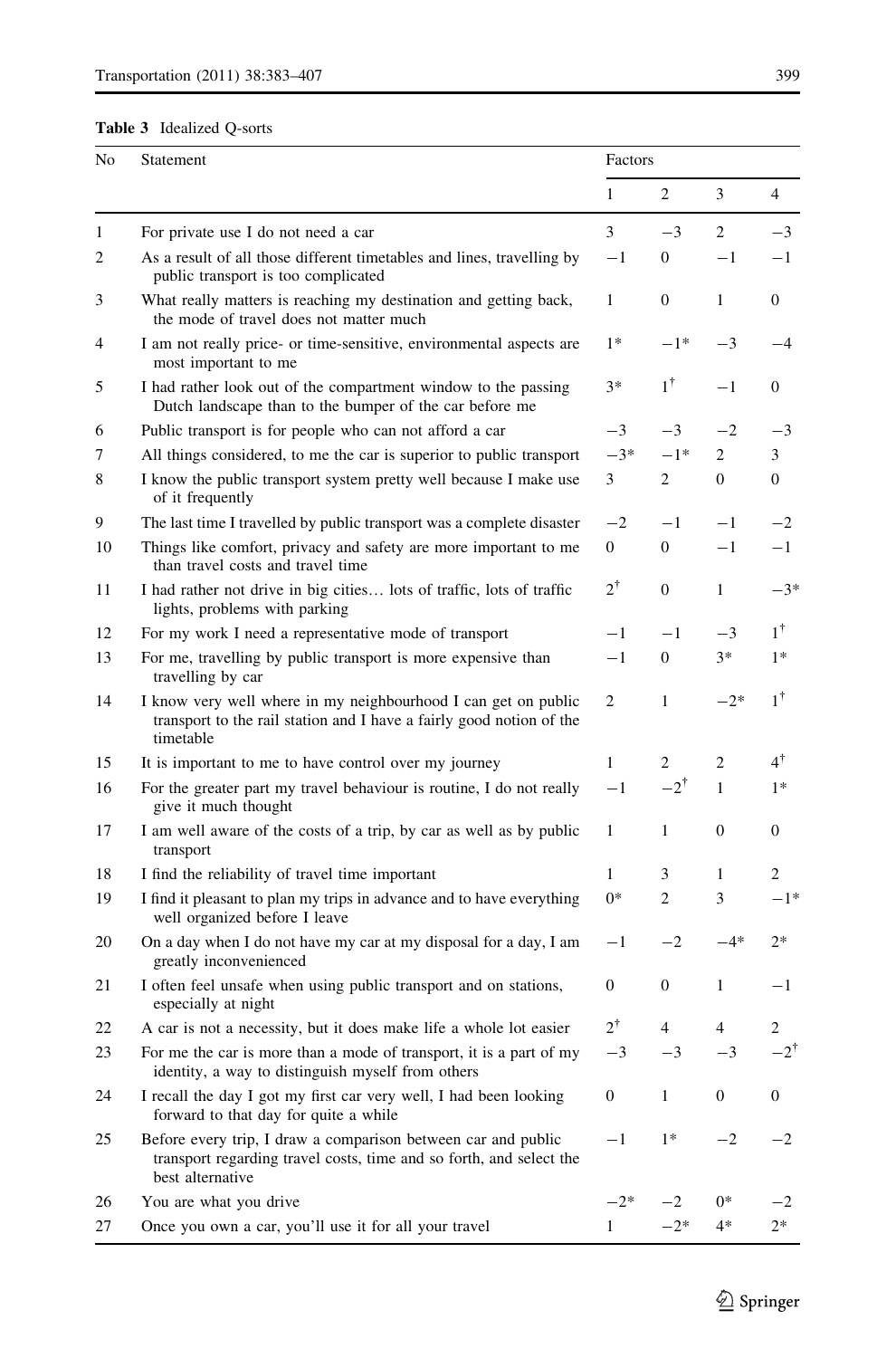| <b>Table 3</b> continued |  |
|--------------------------|--|
|--------------------------|--|

| No | Statement                                                                                                                                           | Factors        |                   |                |                |
|----|-----------------------------------------------------------------------------------------------------------------------------------------------------|----------------|-------------------|----------------|----------------|
|    |                                                                                                                                                     | 1              | $\mathfrak{2}$    | 3              | $\overline{4}$ |
| 28 | A better environment starts with yourself. Therefore, everyone<br>should use public transport more often                                            | $\overline{4}$ | 3                 | $\mathbf{0}$   | $\Omega$       |
| 29 | Driving a car is a great pleasure. The sound of the engine,<br>accelerating sportily at traffic lights, cruising on the highway,<br>listen to music | $-2^{\dagger}$ | $-1$ <sup>†</sup> | $1^{\dagger}$  | $1^{\dagger}$  |
| 30 | For an active social life I need a car. Without a car I would visit my<br>family and friends less often and would make fewer leisure trips          | $-2*$          | $\overline{4}$    | $1*$           | 3              |
| 31 | In the train you sometimes meet nice people. I enjoy that. The car<br>is much duller and more lonesome                                              | $2*$           | $-1$              | $-1$           | $-1$           |
| 32 | A lovely view, a pleasant encounter, a surprising book, a brain<br>wave. A train journey often is an experience                                     | $2*$           | $\mathbf{1}$      | $\mathbf{0}$   | $\theta$       |
| 33 | As far as I am concerned, car and public transport both are good<br>transport alternatives                                                          | 1              | $\mathfrak{2}$    | $\overline{c}$ | $1^{\dagger}$  |
| 34 | Travel costs play an important role in my mode choice                                                                                               | $\Omega$       | $\Omega$          | $3*$           | 0†             |
| 35 | I am a dedicated follower of the four-wheel-credo. The car can<br>maybe do without me for a day, but I can not do without my car                    | $-4$           | -4                | $-4$           | $-1*$          |
| 36 | Only the car takes me where I want, when I want it                                                                                                  | $-2*$          | 1                 | $\Omega$       | $3*$           |
| 37 | I always travel in the same way and find it satisfactory                                                                                            | $\Omega$       | $-1$              | $-1$           | $2*$           |
| 38 | My family and friends appreciate it when I travel by public<br>transport                                                                            | $\Omega$       | $\overline{0}$    | $-2$           | $-2$           |
| 39 | Public transport is much too dirty and unsafe to be an alternative<br>for the car                                                                   | $-1$           | $-2$              | $-1$           | $-1$           |
| 40 | Door to door travel time plays an important role in my mode choice                                                                                  | $0*$           | $\overline{2}$    | $\overline{c}$ | 4*             |
| 41 | The Netherlands is a car country. We could just as well pave all<br>railroads and transform all stations into parking garages                       | $-4$           | $-4$              | $-2$           | $-4$           |
| 42 | A big advantage of travelling by train is that you can do something<br>useful en route: do some reading or take a nap                               | $4^{\dagger}$  | 3                 | $0*$           | 1              |

*Note*: Statements with factor scores  $-4$ ,  $-3$ , 3 or 4 (i.e. those ranked in two outer columns on either side of the score sheet; see Fig. [1\)](#page-13-0) are called *characterizing statements* for that factor. Statements with a factor score that is statistically significantly different from the score in the other factors are called *distinguishing* statements for that factor

\*  $p < 0.01$ ;  $\dagger$   $p < 0.05$ 

strength of the method, like any other methodology, the study needs to be replicated and followed-up with revealed preference studies, so that over time we can develop an idea of the reliability and validity of the results. We encourage this with the understanding that the current Q-set is not necessarily directly applicable in other countries. The research instrument needs to be carefully reviewed for missing and superfluous stimuli because, after all, the Q-set consists of context-dependent opinion statements.

Second, based on this study little can be said about the distribution of the four preference segments among travellers in general, or their association with characteristics of travellers and the context of travel. This conventional form of representativeness is not relevant to Q-methodology. The associations presented here are tentative and serve as hypotheses to be tested in follow-up research. We can, however, say that these preferences are representative for those that can be observed among travellers in the Netherlands for middle-distance travel. To investigate distribution and associations it is necessary to conduct a regular survey among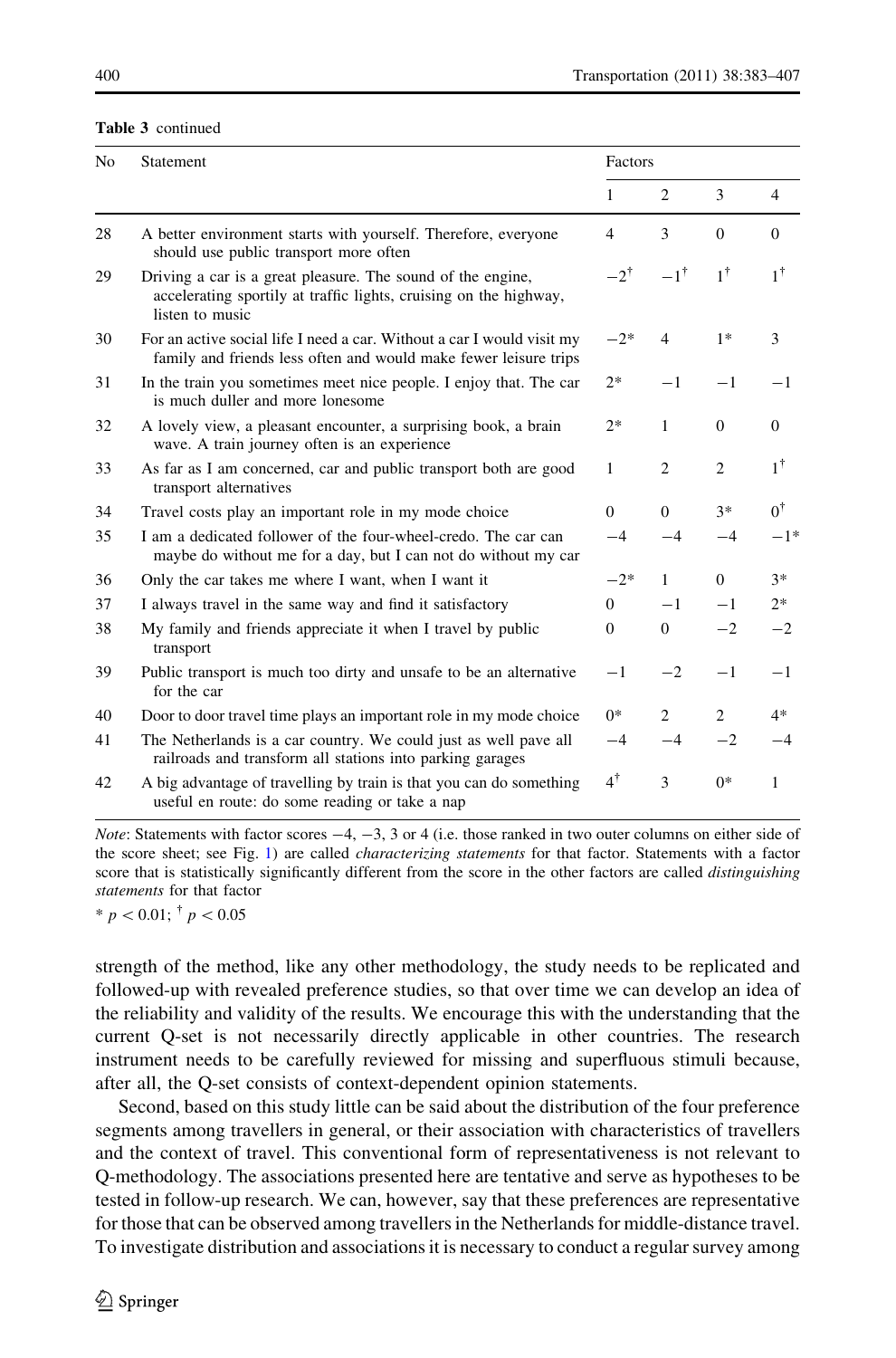<span id="page-18-0"></span>

Fig. 3 Opinions about car and public transport

a sizeable, representative sample of the population, using a questionnaire that makes it possible to match travellers to preference segments (Baker et al. [2010](#page-22-0)).

Third, the preference segments of this study should not be interpreted as 'stable types'. Although the test–retest reliability of Q-sorts generally is in the neighbourhood of .80 (Brown [1980\)](#page-22-0), a person's preference may vary over time with changes in the travel context and individual circumstances. The associations between preferences and characteristics of travellers and the context of travel may, however, be far more stable.

Acknowledgement We would like to thank four anonymous reviewers for their constructive suggestions, and Peter Schmolck of the Universität der Bundeswehr München, Germany, for suggesting the use of factor diagrams as a supportive tool in interpreting and presenting the results of a Q-methodological study.

Open Access This article is distributed under the terms of the Creative Commons Attribution Noncommercial License which permits any noncommercial use, distribution, and reproduction in any medium, provided the original author(s) and source are credited.

## Appendix

See Tables [4](#page-19-0) and [5](#page-21-0)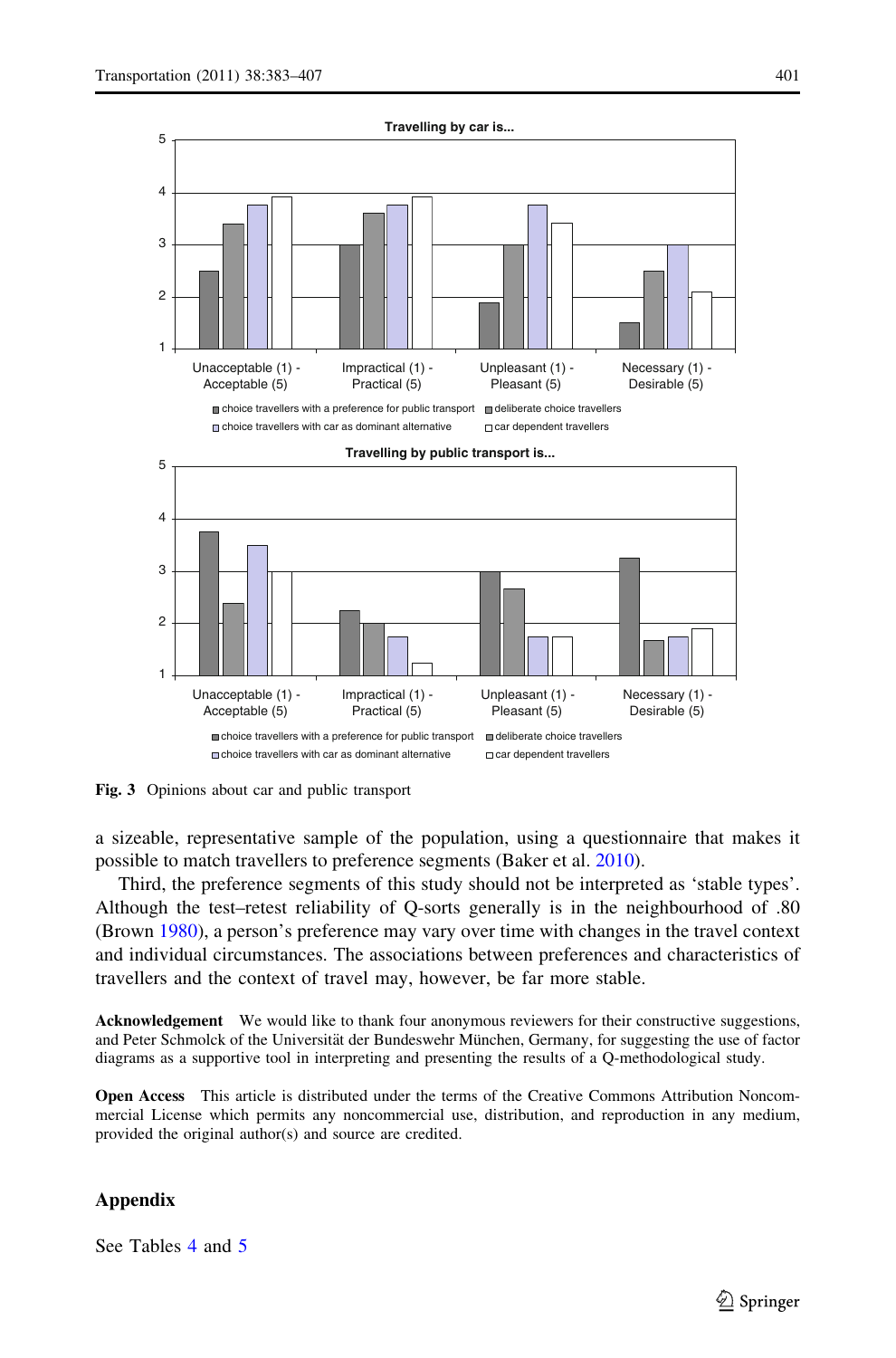| Category |                                      | No.<br>Statement                                                                                                                                    |                |  |  |  |
|----------|--------------------------------------|-----------------------------------------------------------------------------------------------------------------------------------------------------|----------------|--|--|--|
|          | Motivation Instrumental/<br>reasoned | A big advantage of travelling by train is that you can do something useful 42<br>en route: do some reading or take a nap                            |                |  |  |  |
|          |                                      | A car is not a necessity, but it does make life a whole lot easier                                                                                  | 22             |  |  |  |
|          |                                      | All things considered, to me the car is superior to public transport                                                                                | 7              |  |  |  |
|          |                                      | Door to door travel time plays an important role in my mode choice                                                                                  | 40             |  |  |  |
|          |                                      | For an active social life I need a car. Without a car I would visit my<br>family and friends less often and would make fewer leisure trips          | 30             |  |  |  |
|          |                                      | For me, travelling by public transport is more expensive than travelling<br>by car                                                                  | 13             |  |  |  |
|          |                                      | For private use I do not need a car                                                                                                                 | 1              |  |  |  |
|          |                                      | I am not really price- or time-sensitive, environmental aspects are most<br>important to me                                                         | $\overline{4}$ |  |  |  |
|          |                                      | I find the reliability of travel time important                                                                                                     | 18             |  |  |  |
|          |                                      | I know very well where in my neighbourhood I can get on public<br>transport to the rail station and I have a fairly good notion of the<br>timetable | 14             |  |  |  |
|          |                                      | I often feel unsafe when using public transport and on stations, especially<br>at night                                                             | 21             |  |  |  |
|          |                                      | On a day when I do not have my car at my disposal for a day, I am<br>greatly inconvenienced                                                         | 20             |  |  |  |
|          |                                      | Public transport is much too dirty and unsafe to be an alternative for the<br>car                                                                   | 39             |  |  |  |
|          |                                      | Things like comfort, privacy and safety are more important to me than<br>travel costs and travel time                                               | 10             |  |  |  |
|          |                                      | Travel costs play an important role in my mode choice                                                                                               | 34             |  |  |  |
|          |                                      | What really matters is reaching my destination and getting back, the<br>mode of travel does not matter much                                         | 3              |  |  |  |
|          | Symbolic/<br>affective               | A lovely view, a pleasant encounter, a surprising book, a brain wave. A<br>train journey often is an experience                                     | 32             |  |  |  |
|          |                                      | Driving a car is a great pleasure. The sound of the engine, accelerating<br>sportily at traffic lights, cruising on the highway, listen to music    | 29             |  |  |  |
|          |                                      | For me the car is more than a mode of transport, it is a part of my<br>identity, a way to distinguish myself from others                            | 23             |  |  |  |
|          |                                      | I would rather look out of the compartment window to the passing Dutch<br>landscape than to the bumper of the car before me                         | 5              |  |  |  |
|          |                                      | I recall the day I got my first car very well, I had been looking forward to 24<br>that day for quite a while                                       |                |  |  |  |
|          |                                      | In the train you sometimes meet nice people. I enjoy that. The car is<br>much duller and more lonesome                                              | 31             |  |  |  |
|          |                                      | Once you own a car, you'll use it for all your travel                                                                                               | 27             |  |  |  |
|          |                                      | Only the car takes me where I want, when I want it                                                                                                  | 36             |  |  |  |
|          |                                      | You are what you drive                                                                                                                              | 26             |  |  |  |
|          | <b>Norms</b>                         | A better environment starts with yourself. Therefore, everyone should<br>use public transport more often                                            | 28             |  |  |  |
|          |                                      | For my work I need a representative mode of transport                                                                                               | 12             |  |  |  |
|          |                                      | I am a dedicated follower of the four-wheel-credo. The car can maybe do<br>without me for a day, but I can not do without my car                    | 35             |  |  |  |
|          |                                      | My family and friends appreciate it when I travel by public transport                                                                               | 38             |  |  |  |

<span id="page-19-0"></span>Table 4 Structured Q-sample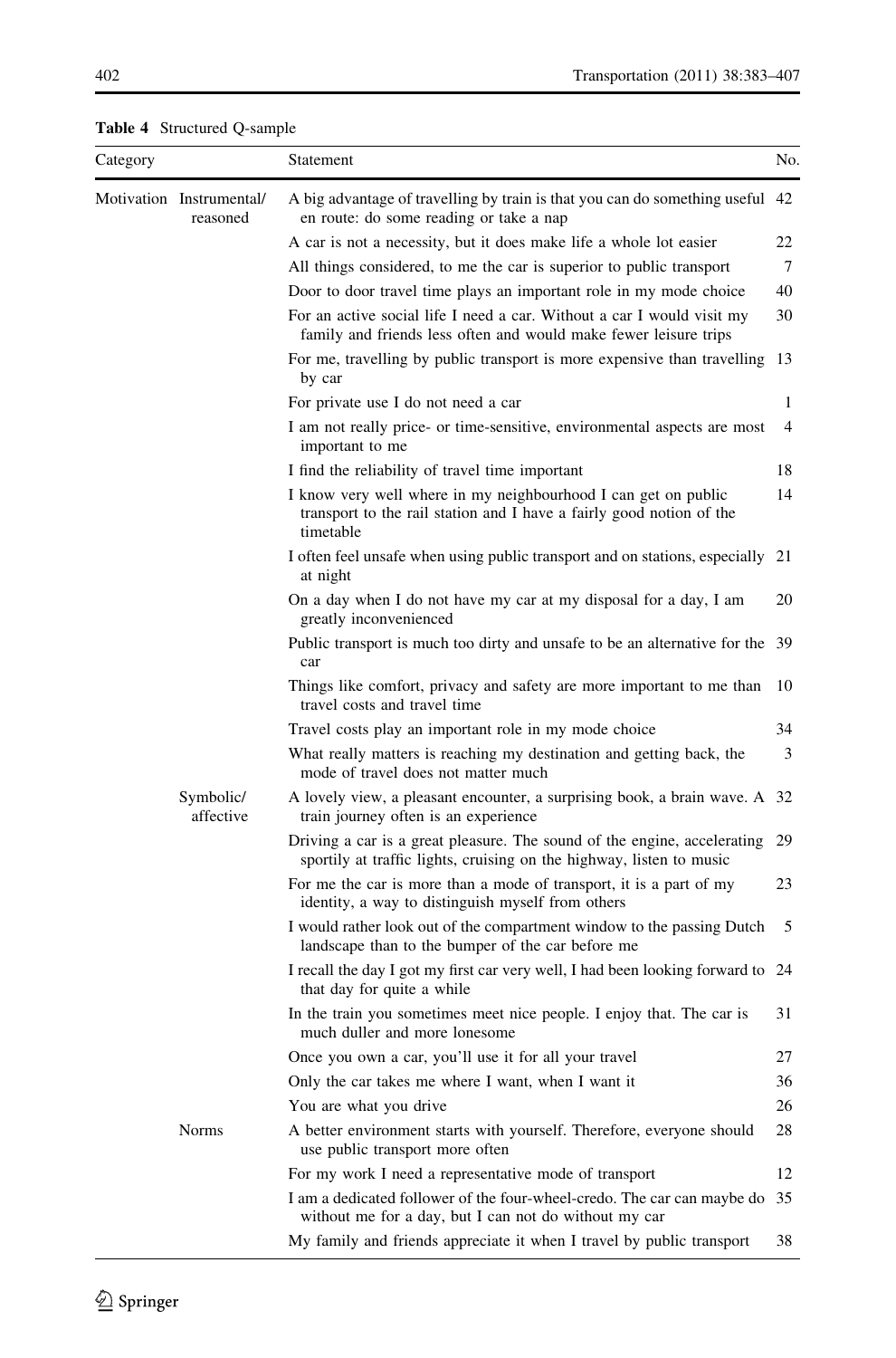### Table 4 continued

| Category |         | Statement                                                                                                                                                | No. |
|----------|---------|----------------------------------------------------------------------------------------------------------------------------------------------------------|-----|
|          |         | Public transport is for people who can not afford a car                                                                                                  | 6   |
|          |         | The Netherlands is a car country. We could just as well pave all railroads 41<br>and transform all stations into parking garages                         |     |
|          | Control | As a result of all those different timetables and lines, travelling by public<br>transport is too complicated                                            | 2   |
|          |         | I am well aware of the costs of a trip, by car as well as by public transport 17                                                                         |     |
|          |         | I find it pleasant to plan my trips in advance and to have everything well 19<br>organized before I leave                                                |     |
|          |         | I would rather not drive in big cities lots of traffic, lots of traffic lights, 11<br>problems with parking                                              |     |
|          |         | I know the public transport system pretty well because I make use of it<br>frequently                                                                    | 8   |
|          |         | It is important to me to have control over my journey                                                                                                    | 15  |
|          |         | The last time I travelled by public transport was a complete disaster                                                                                    | 9   |
| Choice   |         | As far as I am concerned, car and public transport both are good transport 33<br>alternatives                                                            |     |
|          |         | Before every trip, I draw a comparison between car and public transport 25<br>regarding travel costs, time and so forth, and select the best alternative |     |
|          |         | For the greater part my travel behaviour is routine, I do not really give it 16<br>much thought                                                          |     |
|          |         | I always travel in the same way and find it satisfactory                                                                                                 | 37  |

Note: Numbers assigned to statements at random for purpose of identification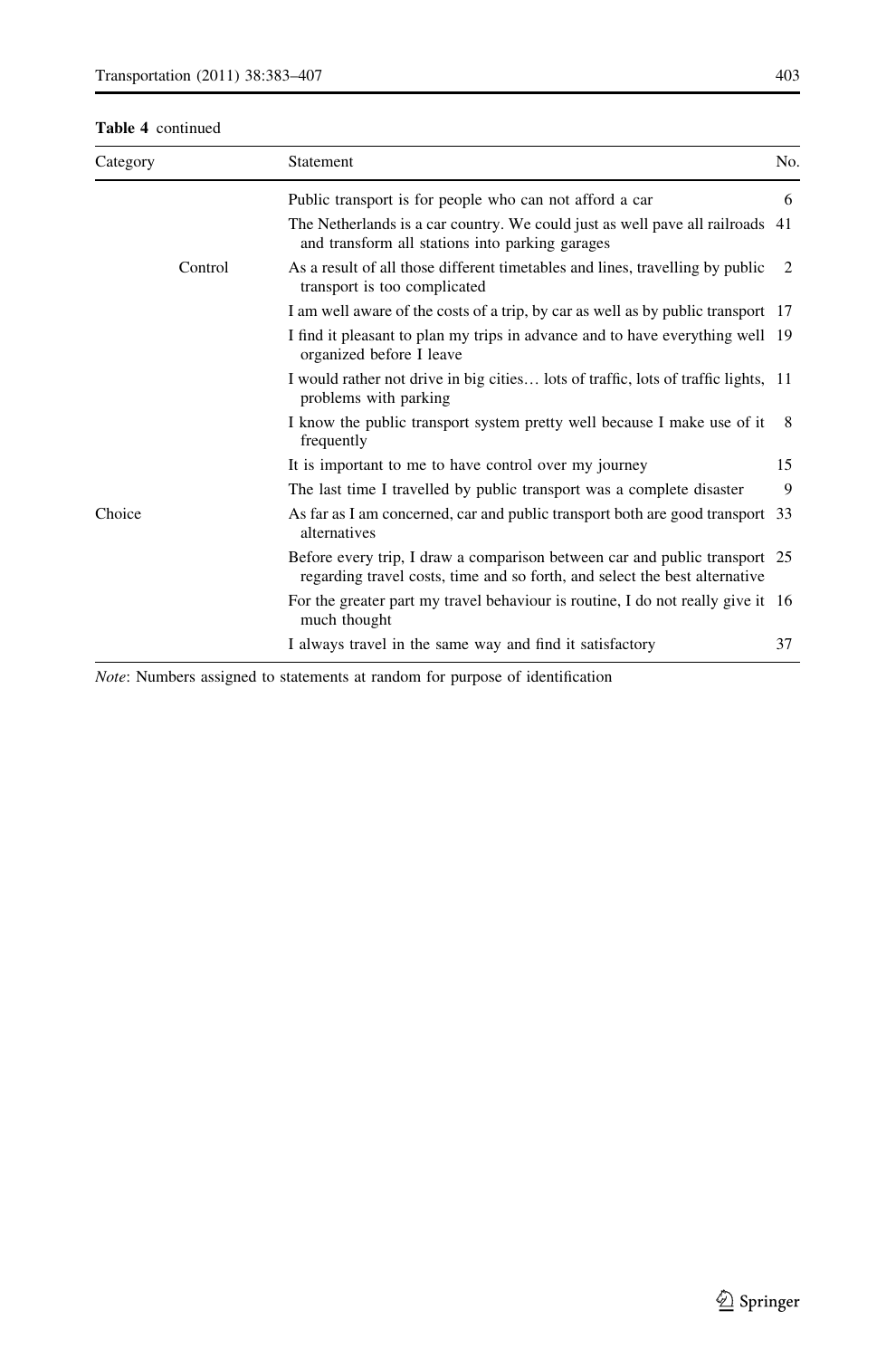| ;                                                           |
|-------------------------------------------------------------|
|                                                             |
| ı<br>l                                                      |
| ׇׇ֚֘֡<br>I                                                  |
|                                                             |
| j<br>$\vdots$<br>$-1 + 1 + 1 = 0$                           |
|                                                             |
| ֧֧֧֧֧֧֧֧֛֧֛֧ׅ֧ׅ֧֛֛֪֛֚֚֚֚֚֚֚֚֚֚֚֚֚֚֚֚֚֚֚֚֚֚֚֚֟֝֝֝֝֝֝֜֝֝֝֜֜֜֜ |
| ֚                                                           |
| $\overline{a}$                                              |
| j                                                           |
|                                                             |
| ֖֖֖֖֖ׅ֖ׅׅ֪֪ׅ֖֚֚֚֚֚֚֚֚֚֚֚֚֚֚֚֚֚֚֚֚֚֚֚֚֚֚֚֡֝֬֓֬֝֓֞            |
| l                                                           |
| :<br>'<br>ו<br>í<br>ï                                       |

<span id="page-21-0"></span>

| AGREE MOST           | A better environment<br>Therefore, everyone<br>transport more often<br>starts with yourself.<br>should use public                       | useful en route: do some<br>travelling by train is that<br>you can do something<br>reading or take a nap<br>A big advantage of                               |                                                                                                                                                             |                                                                                                                                                        |                                                                                                                          |                                                                                                                                                                   |                                                                                                  |                                                                          |
|----------------------|-----------------------------------------------------------------------------------------------------------------------------------------|--------------------------------------------------------------------------------------------------------------------------------------------------------------|-------------------------------------------------------------------------------------------------------------------------------------------------------------|--------------------------------------------------------------------------------------------------------------------------------------------------------|--------------------------------------------------------------------------------------------------------------------------|-------------------------------------------------------------------------------------------------------------------------------------------------------------------|--------------------------------------------------------------------------------------------------|--------------------------------------------------------------------------|
|                      | For private use I do not<br>need a car                                                                                                  | bumper of the car before<br>the compartment window<br>I had rather look out of<br>landscape than to the<br>to the passing Dutch<br>en<br>me                  | well because I make use<br>transport system pretty<br>I know the public<br>of it frequently                                                                 |                                                                                                                                                        |                                                                                                                          |                                                                                                                                                                   |                                                                                                  |                                                                          |
|                      | big cities lots of traffic,<br>I had rather not drive in<br>problems with parking<br>lots of traffic lights,                            | a fairly good notion of the<br>I know very well where in<br>get on public transport to<br>the rail station and I have<br>my neighbourhood I can<br>timetable | A car is not a necessity,<br>but it does make life a<br>whole lot easier                                                                                    | people. I enjoy that. The<br>car is much duller and<br>sometimes meet nice<br>more lonesome<br>In the train you                                        | A lovely view, a pleasant<br>train journey often is an<br>encounter, a surprising<br>book, a brain wave. A<br>experience |                                                                                                                                                                   |                                                                                                  |                                                                          |
|                      | reaching my destination<br>mode of travel does not<br>What really matters is<br>and getting back, the<br>matter much                    | are most important to me<br>environmental aspects<br>I am not really price-or<br>time-sensitive,                                                             | It is important to me to<br>have control over my<br>journey                                                                                                 | well as by public transport<br>costs of a trip, by car as<br>I am well aware of the                                                                    | I find the reliability of<br>travel time important                                                                       | you'll use it for all your<br>Once you own a car,<br>travel                                                                                                       | As far as I am concerned.<br>car and public transport<br>both are good transport<br>alternatives |                                                                          |
|                      | privacy and safety are<br>more important to me<br>than travel costs and<br>Things like comfort,<br>travel time                          | organized before I leave<br>I find it pleasant to plan<br>my trips in advance and<br>to have everything well                                                 | using public transport and<br>on stations, especially at<br>I often feel unsafe when<br>night                                                               | hat day for quite a while<br>been looking forward to<br>I recall the day I got my<br>first car very well, I had                                        | Travel costs play an<br>important role in my<br>mode choice                                                              | I always travel in the<br>same way and find it<br>satisfactory                                                                                                    | appreciate it when I travel<br>by public transport<br>My family and friends                      | plays an important role in<br>Door to door travel time<br>my mode choice |
|                      | lines, travelling by public<br>different timetables and<br>As a result of all those<br>transport is too<br>complicated                  | representative mode of<br>For my work I need a<br>transport                                                                                                  | expensive than travelling<br>public transport is more<br>For me, travelling by<br>by car                                                                    | For the greater part my<br>routine, I do not really<br>give it much thought<br>travel behaviour is                                                     | On a day when I do not<br>disposal for a day, I am<br>greatly inconvenienced<br>have my car at my                        | Before every trip, I draw a<br>select the best alternative<br>comparison between car<br>regarding travel costs,<br>time and so forth, and<br>and public transport | Public transport is much<br>too dirty and unsafe to be<br>an alternative for the car             |                                                                          |
|                      | by public transport was a<br>The last time I travelled<br>complete disaster                                                             | You are what you drive                                                                                                                                       | the engine, accelerating<br>pleasure. The sound of<br>cruising on the highway<br>sportily at traffic lights,<br>Driving a car is a great<br>listen to music | would make fewer leisure<br>and friends less often and<br>need a car. Without a car<br>For an active social life I<br>I would visit my family<br>trips | Only the car takes me<br>where I want, when I<br>want it                                                                 |                                                                                                                                                                   |                                                                                                  |                                                                          |
|                      | people who can not afford<br>Public transport is for<br>a car                                                                           | me the car is superior to<br>All things considered, to<br>public transport                                                                                   | than a mode of transport<br>my identity,<br>For me the car is more<br>istinguish<br>myself from others<br>it is a part of<br>a way to d                     |                                                                                                                                                        |                                                                                                                          |                                                                                                                                                                   |                                                                                                  |                                                                          |
| <b>DISAGREE MOST</b> | can not do without my car<br>I am a dedicated follower<br>without me for a day, but<br>of the four-wheel-credo.<br>The car can maybe do | well pave all railroads and<br>country. We could just as<br>transform all stations into<br>The Netherlands is a car<br>parking garages                       |                                                                                                                                                             |                                                                                                                                                        |                                                                                                                          |                                                                                                                                                                   |                                                                                                  |                                                                          |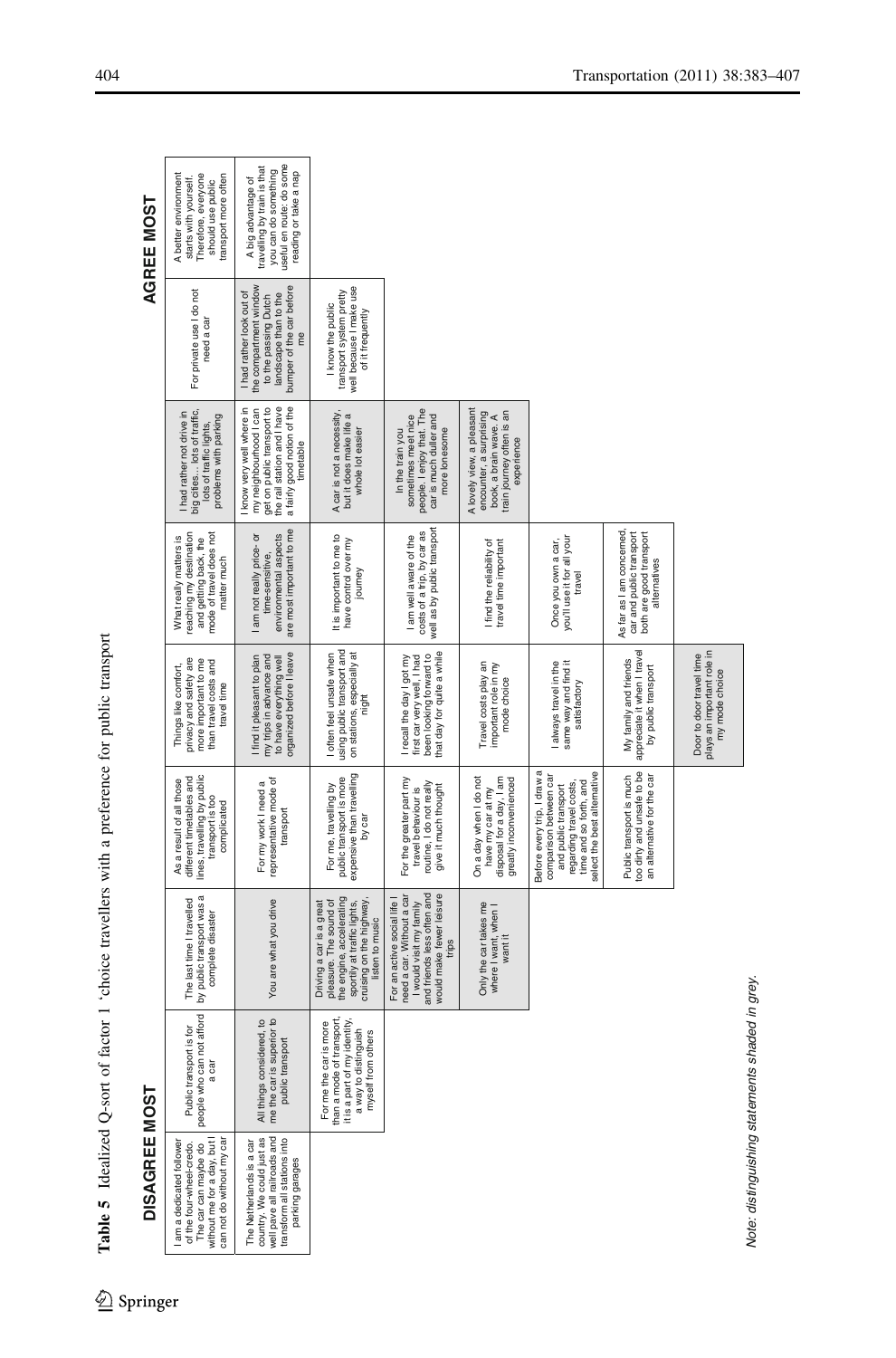#### <span id="page-22-0"></span>**References**

- Anable, J.: Complacent car addicts or Aspiring environmentalists? Identifying travel behaviour segments using attitude theory. Transp. Policy 12, 65–78 (2005)
- Baker, R.M.: Economic rationality and health and lifestyle choices for people with diabetes. Soc. Sci. Med. 63, 2341–2353 (2006)
- Baker, R., van Exel, J., Mason, H., Stricklin, M.: Connecting Q & surveys: a test of three methods to explore factor membership in a large sample. Operant Subj. 34(1), 38–58 (2010)
- Bamberg, S., Schmidt, P.: Theory-driven subgroup-specific evaluation of an intervention to reduce private car use. J. Appl. Soc. Psychol. 31, 1300–1329 (2001)
- Banister, D.: Transport Planning, 2nd edn. Routledge, London (2002)
- Boot, C.R.L., van Exel, N.J.A., van der Gulden, J.W.J.: My lung disease won't go away, it's there to stay: profiles of adaptation to functional limitations in workers with asthma and COPD. J. Occup. Rehabil. 19, 284–292 (2009)
- Brouwer, W.B.F., Van Exel, N.J.A., Van den Berg, B., Van den Bos, G.A.M., Koopmanschap, M.A.: Process utility from providing informal care: the benefit of caring. Health Policy 74, 85–99 (2005)
- Brown, S.R.: Political Subjectivity: Applications of Q Methodology in Political Science. Yale University Press, New Haven, CT (1980)
- Brown, S.R.: A primer on Q methodology. Operant Subj. 16, 91–138 (1993)
- Bryant, L.D., Green, J.M., Hewison, J.: Understanding of Down's syndrome: a Q-methodological investigation. Soc. Sci. Med. 63, 1188–1200 (2006)
- Burnett, P., Hanson, S.: The analysis of travel as an example of complex human behavior in spatially constrained situations: definition and measurement issues. Transp. Res. A 16, 87–102 (1982)
- Cameron, S., Lyons, T.J., Kenworthy, J.R.: Trends in vehicle kilometres of travel in wolrd cities, 1960–1990: underlying drivers and policy responses. Transp. Policy 11, 287–298 (2004)
- Cramm, J.M., Kuijsten, R., Finkenflügel, H., van Exel, N.J.A.: How employment support and social integration programs are viewed by the intellectually disabled. J Intellect. Disabil. Res. 53, 512–520 (2009)
- Cross, R.M.: Exploring attitudes: the case for Q methodology. Health Educ. Res. 20, 206–213 (2005)
- De Graaf, G.: Business ethics and discourse theory, the case of bankers' conceptualizations of customers. J. Bus. Ethics 31, 299–319 (2001)
- De Graaf, G.: Veterinarians' discourses on animals and clients. J. Agric. Environ. Ethics 18, 447–578 (2005)
- De Graaf, G., van Exel, J.: Using Q-methodology in administrative ethics. Public Integr. 11, 63–78 (2009) Desmet, P.M.A., Hekkert, P., Jacobs, J.J.: When a car makes you smile: development and application of an
- instrument to measure product emotions. Adv. Consum. Res. 27, 111–117 (2000)
- Durning, D.: The transition from traditional to postpositivist policy analysis: a role for Q-methodology. J. Policy Anal. Manag. 18, 389–410 (1999)
- Ellis, G., Barry, J., Robinson, C.: Many ways to say 'no', different ways to say 'yes': applying Q-Methodology to understand public acceptance of wind farm proposals. J. Environ. Plan. Manage. 50, 517–551 (2007)
- Eurostat: Panorama of transport. Eurostat. Stat. Book (2009). doi[:10.2785/28475](http://dx.doi.org/10.2785/28475)
- Frey, B.S., Stutzer, A.: Beyond outcomes: measuring procedural utility. Oxf. Econ. Papers 57, 90–111 (2005)
- Gardner, B., Abraham, C.: Psychological correlates of car use: a meta-analysis. Transp. Res. F: Traffic Psychol. Behav. 11, 300–311 (2008)
- Garvill, J., Marell, A., Nordlund, A.: Effects of increased awareness on choice of travel mode. Transportation 30, 63–79 (2003)
- Goldberg, L.R.: Doing it all bass-ackwards: the development of hierarchical factor structures from the top down. J. Res. Pers. 40, 347–358 (2006)
- Goodwin, P.B.: Car dependence. Transportation 2, 151–152 (1995)
- Götz, K., Loose, W., Schmied, M., Schubert, S.: Mobility Styles in Leisure Time. Proceedings of the 10th International Conference on Travel Behaviour Research, Lucerne (2003)
- Hagman, O.: Mobilizing meanings of mobility: car users' constructions of the goods and bads of car use. Transp. Res. D 8, 1–9 (2003)
- Hanson, S., Huff, J.O.: Systematic variability in repetitious travel. Transportation 15, 111–135 (1988)
- Hiscock, R., Macintyre, S., Kearns, A., Ellaway, A.: Means of transport and ontological security: do cars provide psycho-social benefits to their users? Transp. Res. D 7, 119–135 (2002)
- Huff, J.O., Hanson, S.: Repetition and variability in urban travel. Geogr. Anal. 18, 97–114 (1986)
- Jedeloo, S., Van Staa, A., Latour, J.M., van Exel, N.J.A.: Preferences for health care and self-management among dutch adolescents with chronic conditions: a Q-methodological investigation. Int. J. Nurs. Stud. 47, 593–603 (2010)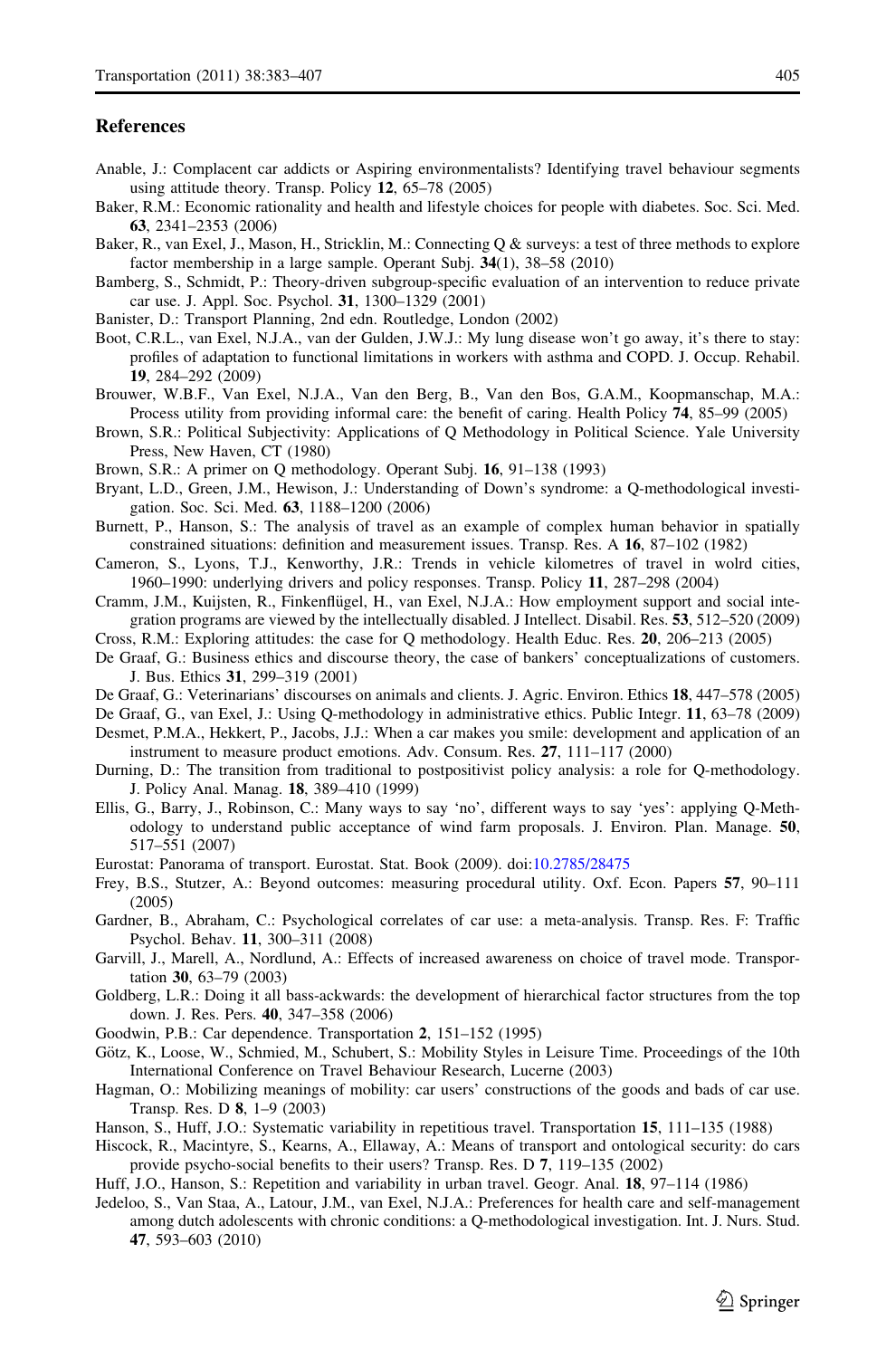- <span id="page-23-0"></span>Jones, P.M., Dix, M.C., Clarke, M.I., Heggie, I.G.: Understanding Travel Behaviour: Oxford Studies in Transport. Gower, Aldershot (1983)
- Kreuger, L., van Exel, N.J.A., Nieboer, A.: Needs of persons with severe intellectual disabilities: a Qmethodological study of clients with severe behavioural disorders and severe intellectual disabilities. J. Appl. Res. Intellec. Disabil. 21, 466–476 (2008)
- Lyons, G., Chatterjee, K., Marsden, G., Beecroft, M.: Transport Visions: Society and Lifestyles. Transportation Research Group, University of Southampton. Landor Publishing, London (2000)
- MoT.: 7 Trends: Mobility in the Changing Netherlands [7 trends: mobiliteit in vernaderend Nederland; in Dutch] Ministry of Transport. Adviesdienst Verkeer en Vervoer, Rotterdam (1997)
- Niemeyer, S., Petts, J., Hobson, K.: Rapid climate change and society: assessing responses and thresholds. Risk Anal. 25, 1443–1456 (2005)
- Orfeuil, J.P., Salomon, I.: Travel patterns of the Europeans in everyday life. In: Salomon, I., Bovy, P., Orfeuil, J.-P. (eds.) A Billion Trips a Day: Tradition and Transition in European Travel Patterns. Kluwer Academic Publishers, Dordrecht (1993)
- Pas, E., Huber, J.C.: Market segmentation analysis of potential rail travellers. Transportation 19, 177–196 (1992)
- Petit, J.: Characterizing travel behavior as a social experience. Recherche Transports Sécurité 76, 190–207 (2002)
- Punj, G., Brookes, R.: Decision constraints and consideration-set formation in consumer durables. Psychol. Mark. 18(8), 843–863 (2001)
- Raje´, F.: Using Q-methodology to develop more perceptive insights on transport and social inclusion. Transp. Policy 14, 467–477 (2007)
- Risdon, A., Eccleston, C., Crombez, G., McCracken, L.: How can we learn to live with pain? A Qmethodological analysis of the diverse understandings of acceptance of chronic pain. Soc. Sci. Med. 56, 375–386 (2003)
- Rooijers, A.J.: Beliefs and Motives With Respect to Car Use for Commuting [Meningen en motieven ten aanzien van autogebruik voor woon-werkverkeer; in Dutch]. Verkeerskundig Studiecentrum, University of Groningen, Groningen (1992)
- Rooijers, A.J., Welles, H.: Mastering Habit [Gewoonte de baas; in Dutch]. Rijksuniversiteit Groningen, Verkeerskundig Studiecentrum, Haren (1996)
- ROVER: Black-Book Railways [Zwartboek spoorwegen; in Dutch]. Dutch Public Transport Travelers Association, Amersfoort (2001). [www.rovernet.nl](http://www.rovernet.nl)
- Schlich, R.: Homogenous Groups of Travellers. Proceedings of the 10th International Conference on Travel Behaviour Research, Lucerne (2003)
- SCP: Mobility Through Time [Mobiel in de tijd; in Dutch]. Social and Cultural Planning Office of the Netherlands, The Hague (2003)
- SCP: Socio-cultural motives: An Investigation of the Influence of Changing Lifestyles on Mobility Growth Since the 1970s [Sociaal-culturele beweegredenen: onderzoek naar de intloed van teranderende leefpatronen op de mobiliteitsgroei sinds de jaren zeventig; in Dutch]. Social and Cultural Planning Office of the Netherlands, The Hague (1993)
- Smith, N.W.: Current Systems in Psychology: History, Theory, Research and Applications. Wadsworth, Belmont (2001)
- Staal, P.E.: Autolobilism in the Netherlands: A History of Use, Misuse And Benefit. PhD Thesis, Technische Universiteit Eindhoven, Eindhoven (2003)
- Steelman, T.A., Maguire, L.A.: Understanding participant perspectives: Q-methodology in national forest management. J. Policy Anal. Manag. 18, 361–388 (1999)
- Steg, L., Vlek, C., Slotegraaf, G.: Instrumental-reasoned and symbolic-affective motives for using a motor car. Transp. Res. F 4, 151–169 (2001)
- Stenner, P.H.D., Dancey, C.P., Watts, S.: The understanding of their illness amongst people irritable bowel syndrome: a Q-methodological study. Soc. Sci. Med. 51, 439–452 (2000)
- Stephenson, W.: Correlating persons in stead of tests. Char. Pers. 4, 17–24 (1935)
- Tielen, M., van Staa, A., Jedeloo, S., Van Exel, N.J.A., Weimar, W.: Q-methodology to identify young adult renal transplant recipients at risk for non-adherence. Transplantation 85, 700–706 (2008)
- Van Eeten, M.J.G.: Recasting environmental controversies: a q study of the expansion of amsterdam airport. In: Addams, H., Proops, J. (eds.) Social Discourse and Environmental Policy: An Application of Q Methodology, pp. 41–70. Edward Elgar, Cheltenham (2000)
- Van Exel, N.J.A., de Graaf, G.: Q methodology: A Sneak Preview (2005). [www.qmethodology.net](http://www.qmethodology.net)
- Van Exel, N.J.A., Rietveld, P.: A note on perceptions of public transport travel time and their effect on choice-sets among car drivers. J. Transp. Land Use 2, 75–86 (2009)